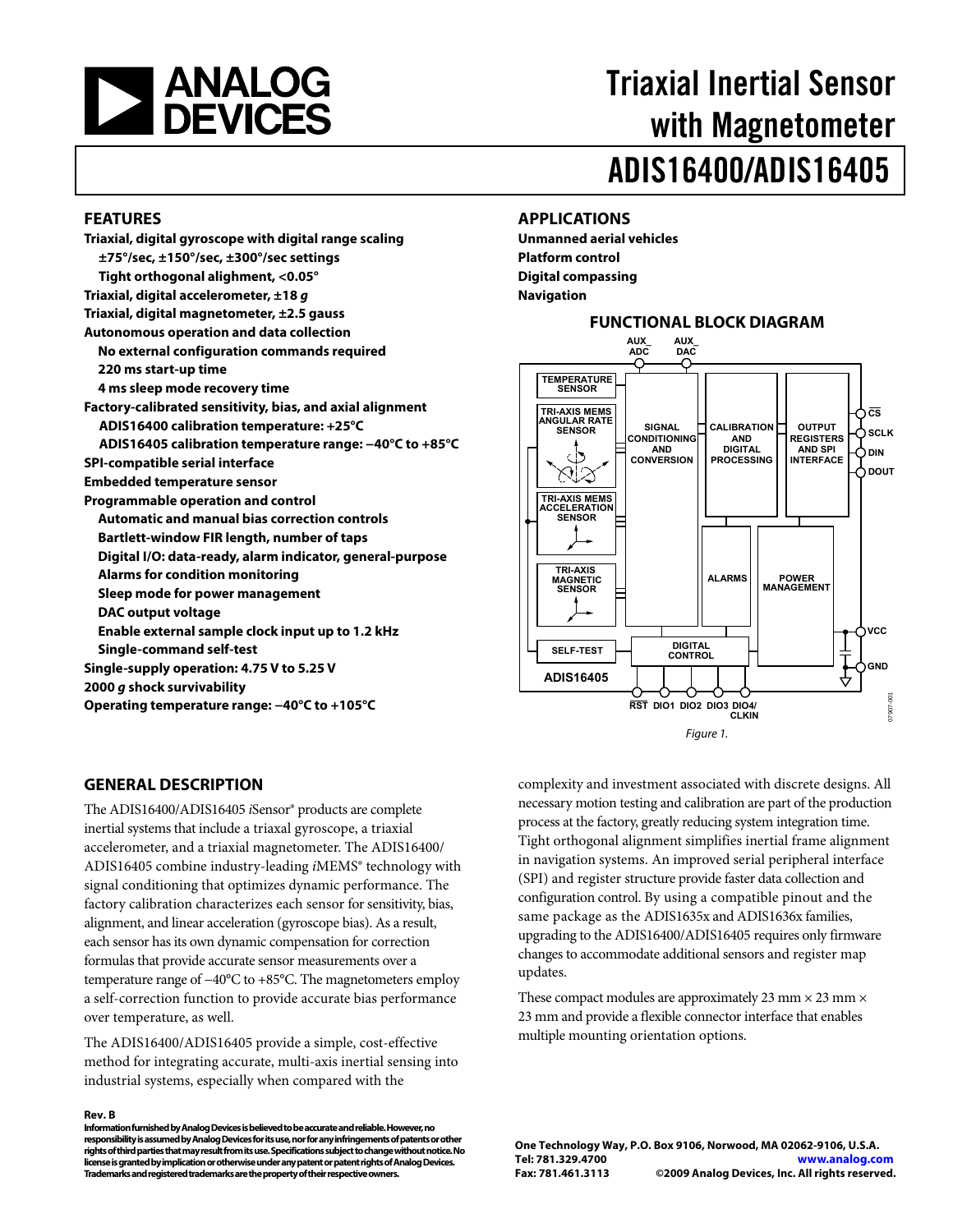## TABLE OF CONTENTS

### **REVISION HISTORY**

### **7/09—Rev. A to Rev. B**

| Changes to Device Configuration Section 10                   |  |
|--------------------------------------------------------------|--|
|                                                              |  |
| Changes to Table 9 and Added Default Value to Table 10,      |  |
|                                                              |  |
| Added Default Value to Table 13, and Table 15 and changes to |  |
|                                                              |  |
| Added Default Value to Table 17, Table 18, and Table 19 and  |  |
|                                                              |  |
| Added Default Value to Table 20 and Changes to Table 23  15  |  |
| Added Default Value to Table 24, Table 25, and Table 26 and  |  |
|                                                              |  |
|                                                              |  |
|                                                              |  |

### **4/09—Rev. 0 to Rev. A**

| Changes to Input/Output Functions Section 14 |  |
|----------------------------------------------|--|
|                                              |  |
|                                              |  |
|                                              |  |

**3/09—Revision 0: Initial Version**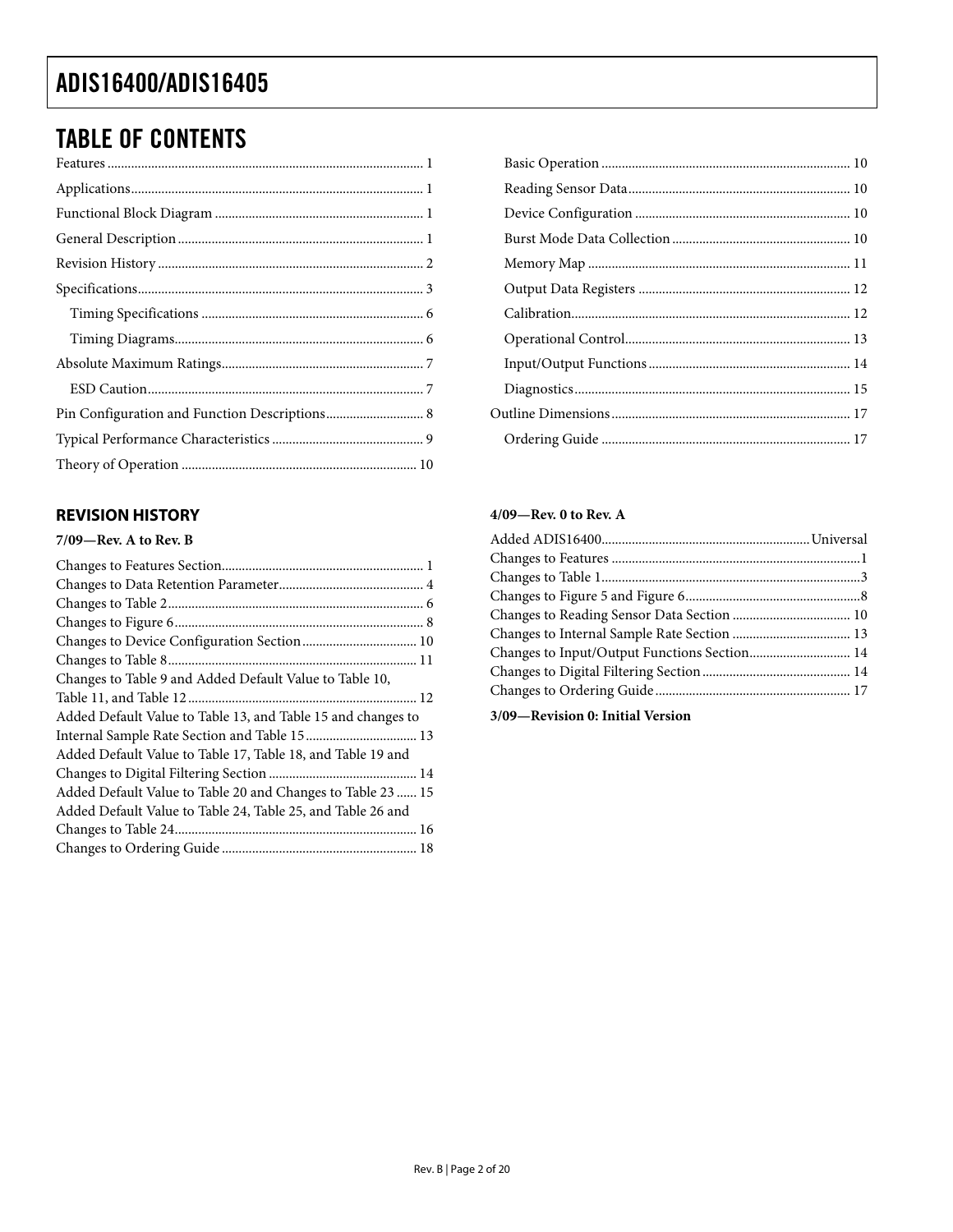## <span id="page-2-0"></span>**SPECIFICATIONS**

TA = −40°C to +85°C, VCC = 5.0 V, angular rate = 0°/sec, dynamic range = ±300°/sec, ±1 *g*, unless otherwise noted.

| н<br>۹ | ונו |  |
|--------|-----|--|
|--------|-----|--|

<span id="page-2-1"></span>

| Parameter                                                                | <b>Test Conditions</b>                                                     | Min    | <b>Typ</b>   | Max    | Unit                            |
|--------------------------------------------------------------------------|----------------------------------------------------------------------------|--------|--------------|--------|---------------------------------|
| <b>GYROSCOPES</b>                                                        |                                                                            |        |              |        |                                 |
| <b>Dynamic Range</b>                                                     |                                                                            | ±300   | ±350         |        | $\degree$ /sec                  |
| <b>Initial Sensitivity</b>                                               | Dynamic range $= \pm 300^{\circ}/sec$                                      | 0.0495 | 0.05         | 0.0505 | $\degree$ /sec/LSB              |
|                                                                          | Dynamic range $= \pm 150^{\circ}/sec$                                      |        | 0.025        |        | °/sec/LSB                       |
|                                                                          | Dynamic range = $\pm$ 75°/sec                                              |        | 0.0125       |        | $\degree$ /sec/LSB              |
| Sensitivity Temperature Coefficient                                      | ADIS16400: $-40^{\circ}$ C ≤ T <sub>A</sub> ≤ +85 <sup>°</sup> C           |        | ±250         |        | ppm/°C                          |
|                                                                          | ADIS16405: $-40^{\circ}$ C ≤ T <sub>A</sub> ≤ +85 <sup>°</sup> C           |        | ±40          |        | ppm/°C                          |
| Misalignment                                                             | Axis-to-axis, $\Delta = 90^\circ$ ideal                                    |        | $\pm 0.05$   |        | Degrees                         |
|                                                                          | Axis-to-frame (package)                                                    |        | ±0.5         |        | Degrees                         |
| Nonlinearity                                                             | Best fit straight line                                                     |        | 0.1          |        | % of FS                         |
| <b>Initial Bias Error</b>                                                | $1\sigma$                                                                  |        | ±3           |        | $\degree$ /sec                  |
| In-Run Bias Stability                                                    | $1 \sigma$ , SMPL_PRD = 0x01                                               |        | 0.007        |        | $\degree$ /sec                  |
| Angular Random Walk                                                      | $1 \sigma$ , SMPL_PRD = 0x01                                               |        | 2.0          |        | $\frac{\circ}{\sqrt{h}}$ r      |
| <b>Bias Temperature Coefficient</b>                                      | ADIS16400: $-40^{\circ}$ C ≤ T <sub>A</sub> ≤ +85 <sup>°</sup> C           |        | ±0.025       |        | °/sec/°C                        |
|                                                                          | ADIS16405: $-40^{\circ}$ C ≤ T <sub>A</sub> ≤ +85 <sup>°</sup> C           |        | ±0.01        |        | $\degree$ /sec/ $\degree$ C     |
| Linear Acceleration Effect on Bias                                       | Any axis, 1 $\sigma$ (MSC_CTRL, Bit 7 = 1)                                 |        | 0.05         |        | $\degree$ /sec/g                |
| <b>Bias Voltage Sensitivity</b>                                          | $VCC = 4.75 V$ to 5.25 V                                                   |        | 0.32         |        | $\degree$ /sec/V                |
| <b>Output Noise</b>                                                      | ±300°/sec range, no filtering                                              |        | 0.9          |        | °/sec rms                       |
| <b>Rate Noise Density</b>                                                | $f = 25$ Hz, $\pm 300^{\circ}/sec$ , no filtering                          |        | 0.05         |        | $\degree$ /sec/ $\sqrt{Hz}$ rms |
| 3 dB Bandwidth                                                           |                                                                            |        | 330          |        | Hz                              |
| <b>ACCELEROMETERS</b>                                                    |                                                                            |        |              |        |                                 |
| Dynamic Range                                                            |                                                                            | ±18    |              |        | g                               |
| <b>Initial Sensitivity</b><br><b>Sensitivity Temperature Coefficient</b> | ADIS16400: $-40^{\circ}$ C ≤ T <sub>A</sub> ≤ +85 <sup>°</sup> C           | 3.285  | 3.33<br>±120 | 3.38   | mg/LSB                          |
|                                                                          | ADIS16405: $-40^{\circ}$ C ≤ T <sub>A</sub> ≤ +85 <sup>°</sup> C           |        | ±50          |        | ppm/°C<br>ppm/°C                |
| Misalignment                                                             | Axis-to-axis, $\Delta = 90^\circ$ ideal                                    |        | 0.2          |        | Degrees                         |
|                                                                          | Axis-to-frame (package)                                                    |        | ±0.5         |        | Degrees                         |
| Nonlinearity                                                             | Best fit straight line, $\pm$ 17 g                                         |        | 0.1          |        | % of FS                         |
| <b>Initial Bias Error</b>                                                | $1\sigma$                                                                  |        | ±50          |        | mg                              |
| In-Run Bias Stability                                                    | $1\sigma$                                                                  |        | 0.2          |        | mq                              |
| <b>Velocity Random Walk</b>                                              | $1\sigma$                                                                  |        | 0.2          |        | $m/sec/\sqrt{hr}$               |
| <b>Bias Temperature Coefficient</b>                                      | ADIS16400: $-40^{\circ}$ C $\leq$ T <sub>A</sub> $\leq$ +85 <sup>°</sup> C |        | ±1.35        |        | mg/C                            |
|                                                                          | ADIS16405: $-40^{\circ}$ C $\leq$ T <sub>A</sub> $\leq$ +85 <sup>°</sup> C |        | $\pm 0.3$    |        | mg/°C                           |
| <b>Bias Voltage Sensitivity</b>                                          | $VCC = 4.75 V$ to 5.25 V                                                   |        | 2.5          |        | mg/V                            |
| <b>Output Noise</b>                                                      | No filtering                                                               |        | 9            |        | mq rms                          |
| <b>Noise Density</b>                                                     | No filtering                                                               |        | 0.5          |        | $mg/\sqrt{Hz}$ rms              |
| 3 dB Bandwidth                                                           |                                                                            |        | 330          |        | Hz                              |
| <b>MAGNETOMETER</b>                                                      |                                                                            |        |              |        |                                 |
| <b>Dynamic Range</b>                                                     |                                                                            | ±2.5   | ±3.5         |        | gauss                           |
| <b>Initial Sensitivity</b>                                               | $25^{\circ}$ C                                                             | 0.49   | 0.5          | 0.51   | mgauss/LSB                      |
| Sensitivity Temperature Coefficient                                      | 25°C, 1 σ                                                                  |        | 600          |        | ppm/°C                          |
| Axis Nonorthogonality                                                    | 25°C, axis-to-axis                                                         |        | 0.25         |        | Degrees                         |
| Axis Misalignment                                                        | 25°C, axis-to-base plate and guide pins                                    |        | 0.5          |        | Degrees                         |
| Nonlinearity                                                             |                                                                            |        | 0.5          |        | % of FS                         |
|                                                                          | Best fit straight line                                                     |        |              |        |                                 |
| <b>Initial Bias Error</b>                                                | 25°C, 0 gauss stimulus                                                     |        | ±4           |        | mgauss                          |
| <b>Bias Temperature Coefficient</b>                                      |                                                                            |        | 0.5          |        | mgauss/°C                       |
| <b>Output Noise</b>                                                      | 25°C, no filtering                                                         |        | 1.25         |        | mgauss rms                      |
| <b>Noise Density</b>                                                     | 25°C, no filtering, rms                                                    |        | 0.066        |        | mgauss/√Hz                      |
| 3 dB Bandwidth                                                           |                                                                            |        | 1540         |        | Hz                              |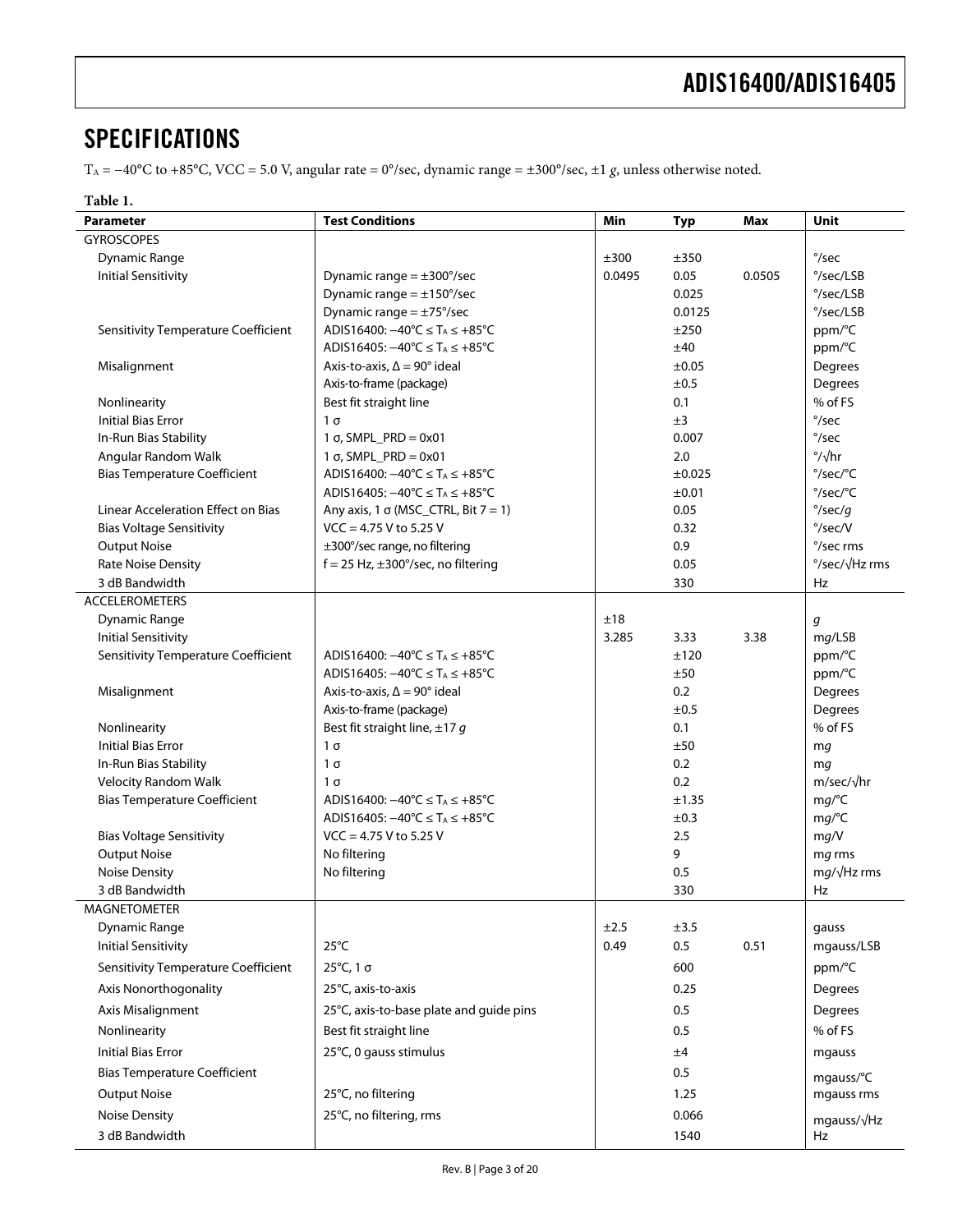| Parameter                           | <b>Test Conditions</b>                    | Min    | <b>Typ</b> | Max   | Unit        |
|-------------------------------------|-------------------------------------------|--------|------------|-------|-------------|
| <b>TEMPERATURE SENSOR</b>           |                                           |        |            |       |             |
| <b>Scale Factor</b>                 | $25^{\circ}$ C, output = 0x0000           |        | 0.14       |       | °C/LSB      |
| <b>ADC INPUT</b>                    |                                           |        |            |       |             |
| Resolution                          |                                           |        | 12         |       | <b>Bits</b> |
| Integral Nonlinearity               |                                           |        | ±2         |       | <b>LSB</b>  |
| <b>Differential Nonlinearity</b>    |                                           |        | ±1         |       | <b>LSB</b>  |
| <b>Offset Error</b>                 |                                           |        | ±4         |       | <b>LSB</b>  |
| <b>Gain Error</b>                   |                                           |        | ±2         |       | <b>LSB</b>  |
| Input Range                         |                                           | 0      |            | 3.3   | $\vee$      |
| Input Capacitance                   | During acquisition                        |        | 20         |       | pF          |
| DAC OUTPUT                          |                                           |        |            |       |             |
| Resolution                          |                                           |        | 12         |       | <b>Bits</b> |
| Relative Accuracy                   | Code 101 to Code 4095, 5 kΩ/100 pF to GND |        | ±4         |       | <b>LSB</b>  |
| <b>Differential Nonlinearity</b>    |                                           |        | ±1         |       | <b>LSB</b>  |
| <b>Offset Error</b>                 |                                           |        | ±5         |       | mV          |
| <b>Gain Error</b>                   |                                           |        | ±0.5       |       | $\%$        |
| <b>Output Range</b>                 |                                           | 0      |            | 3.3   | V           |
| Output Impedance                    |                                           |        | 2          |       | Ω           |
| <b>Output Settling Time</b>         | 5 k $\Omega$ /100 pF to GND               |        | 10         |       | μs          |
| LOGIC INPUTS <sup>1</sup>           |                                           |        |            |       |             |
| Input High Voltage, VINH            |                                           | 2.0    |            |       | $\vee$      |
| Input Low Voltage, VINL             |                                           |        |            | 0.8   | V           |
|                                     | CS signal to wake up from sleep mode      |        |            | 0.55  | V           |
| CS Wake-Up Pulse Width              |                                           | 20     |            |       | μs          |
| Logic 1 Input Current, IINH         | $V_{\text{H}} = 3.3 V$                    |        | ±0.2       | ±10   | μA          |
| Logic 0 Input Current, IINL         | $V_{II} = 0 V$                            |        |            |       |             |
| All Pins Except RST                 |                                           |        | $-40$      | $-60$ | μA          |
| RST Pin                             |                                           |        | $-1$       |       | mA          |
|                                     |                                           |        |            |       |             |
| Input Capacitance, CIN              |                                           |        | 10         |       | pF          |
| DIGITAL OUTPUTS <sup>1</sup>        |                                           |        |            |       |             |
| Output High Voltage, VOH            | $I_{\text{SOLRCF}} = 1.6 \text{ mA}$      | 2.4    |            |       | $\vee$      |
| Output Low Voltage, Vol.            | $I_{SINK} = 1.6 mA$                       |        |            | 0.4   | V           |
| <b>FLASH MEMORY</b>                 | Endurance <sup>2</sup>                    | 10,000 |            |       | Cycles      |
| Data Retention <sup>3</sup>         | $T_1 = 85^{\circ}C$                       | 20     |            |       | Years       |
| <b>FUNCTIONAL TIMES<sup>4</sup></b> | Time until data is available              |        |            |       |             |
| Power-On Start-Up Time              | Normal mode, SMPL_PRD ≤ 0x09              |        | 220        |       | ms          |
|                                     | Low power mode, SMPL_PRD ≥ 0x0A           |        | 290        |       | ms          |
| <b>Reset Recovery Time</b>          | Normal mode, SMPL_PRD ≤ 0x09              |        | 100        |       | ms          |
|                                     | Low power mode, SMPL_PRD ≥ 0x0A           |        | 170        |       | ms          |
| Sleep Mode Recovery Time            | Normal mode, SMPL_PRD ≤ 0x09              |        | 4          |       | ms          |
|                                     | Low power mode, SMPL_PRD ≥ 0x0A           |        | 15         |       |             |
| Flash Memory Test Time              | Normal mode, SMPL_PRD ≤ 0x09              |        | 17         |       | ms          |
|                                     | Low power mode, SMPL_PRD ≥ 0x0A           |        | 90         |       | ms          |
| <b>Automatic Self-Test Time</b>     | $SMPL$ $PRD = 0x01$                       |        | 12         |       | ms          |
| <b>CONVERSION RATE</b>              | $SMPL\_PRD = 0x01$ to $0xFF$              | 0.413  |            | 819.2 | SPS         |
| Clock Accuracy                      |                                           |        |            | ±3    | $\%$        |
| Sync Input Clock                    |                                           |        |            | 1.2   | kHz         |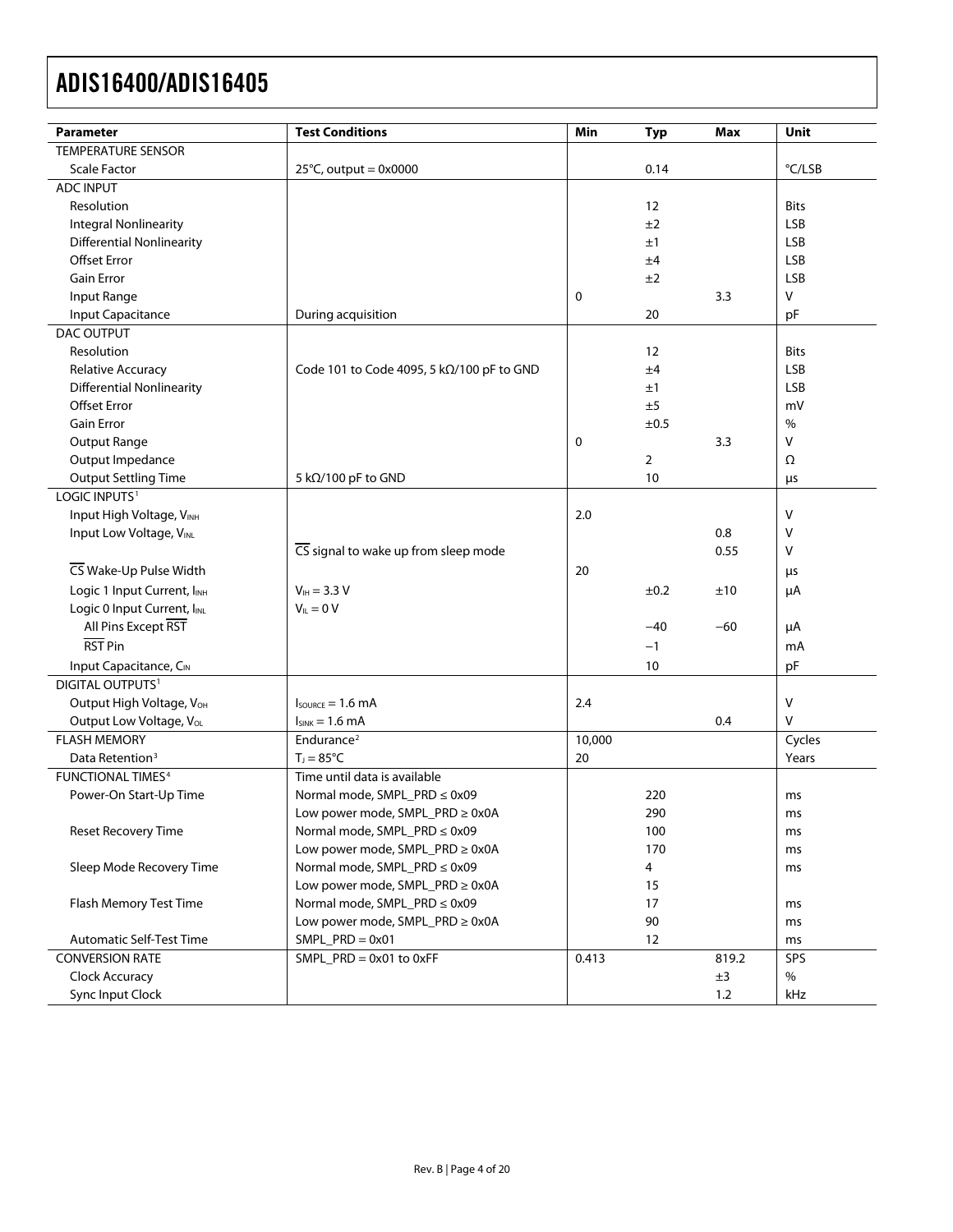<span id="page-4-0"></span>

| <b>Parameter</b>             | Test Conditions        | Min  | Typ | Max  | Unit |
|------------------------------|------------------------|------|-----|------|------|
| <b>POWER SUPPLY</b>          |                        |      |     |      |      |
| Operating Voltage Range, VCC |                        | 4.75 | 5.0 | 5.25 |      |
| Power Supply Current         | Low power mode at 25°C |      | 45  |      | mA   |
|                              | Normal mode at 25°C    |      | 70  |      | mA   |
|                              | Sleep mode at 25°C     |      | 600 |      | uA   |

1 The digital I/O signals are driven by an internal 3.3 V supply, and the inputs are 5 V tolerant.

<sup>2</sup> Endurance is qualified as per JEDEC Standard 22, Method A117, and measured at −40°C, +25°C, +85°C, and +125°C.<br><sup>3</sup> The data retention lifetime equivalent is at a junction temperature (T,) of 85°C as per JEDEC Standard temperature.

4 These times do not include thermal settling and internal filter response times (330 Hz bandwidth), which may affect overall accuracy.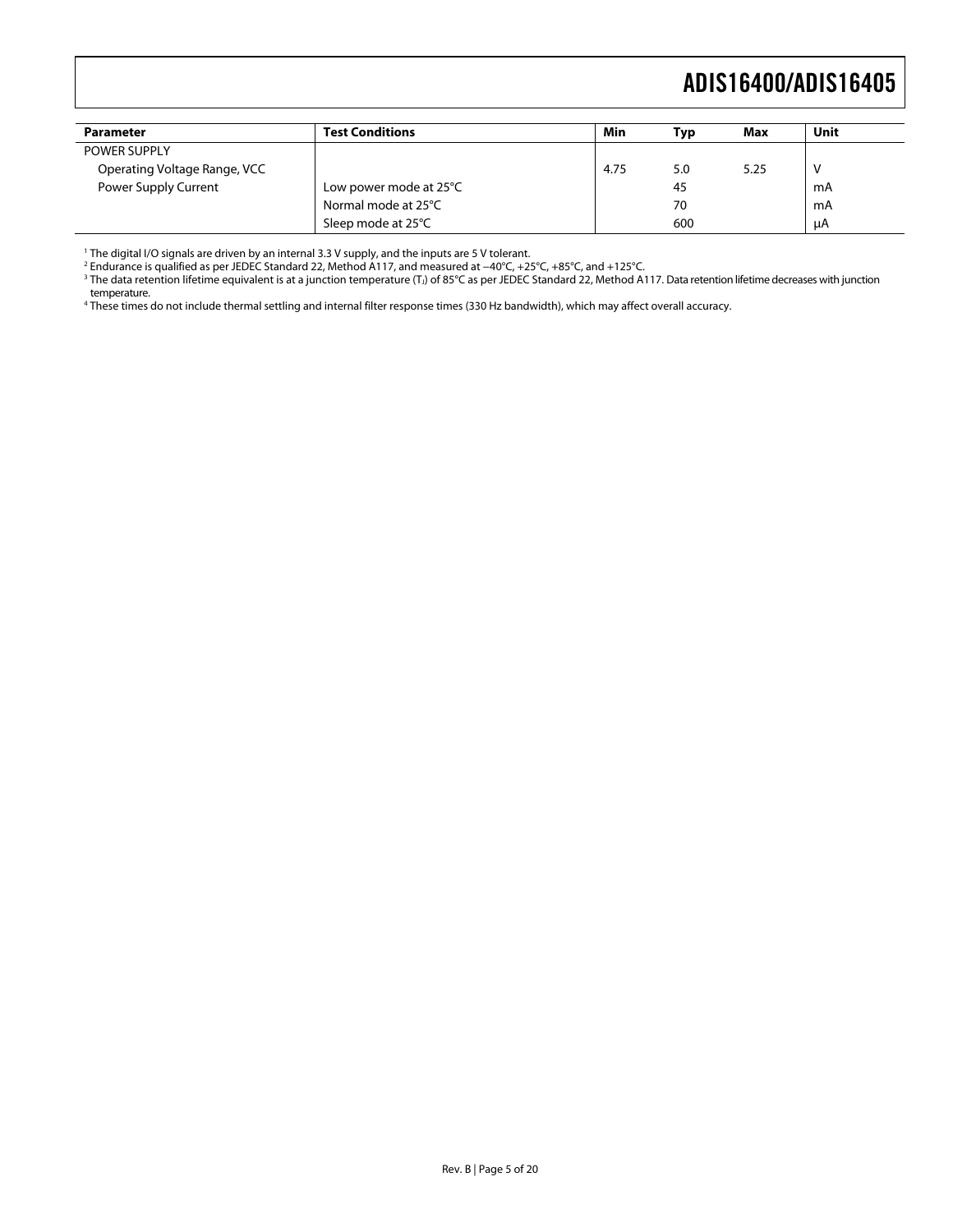### <span id="page-5-1"></span><span id="page-5-0"></span>**TIMING SPECIFICATIONS**

 $\mathrm{T_A} = 25^{\circ}\mathrm{C}$ , VCC = 5 V, unless otherwise noted.

#### **Table 2.**

<span id="page-5-2"></span>

|                                   |                                        | <b>Normal Mode</b><br>$(SMPI \, PRD \leq 0x09)$ |     |      | <b>Low Power Mode</b><br>$(SMPI_PRD \geq 0x0A)$ |     |      | <b>Burst Mode</b>   |     |      |            |
|-----------------------------------|----------------------------------------|-------------------------------------------------|-----|------|-------------------------------------------------|-----|------|---------------------|-----|------|------------|
| <b>Parameter</b>                  | <b>Description</b>                     | Min <sup>1</sup>                                | Typ | Max  | Min <sup>1</sup>                                | Typ | Max  | Min <sup>1</sup>    | Typ | Max  | Unit       |
| f <sub>SCLK</sub>                 | Serial clock frequency                 | 0.01                                            |     | 2.0  | 0.01                                            |     | 0.3  | 0.01                |     | 1.0  | <b>MHz</b> |
| tstall                            | Stall period between data              | 9                                               |     |      | 75                                              |     |      | 1/f <sub>SCLK</sub> |     |      | μs         |
| <b><i>UREADRATE</i></b>           | Read rate                              | 40                                              |     |      | 150                                             |     |      |                     |     |      | μs         |
| tcs                               | Chip select to clock edge              | 48.8                                            |     |      | 48.8                                            |     |      | 48.8                |     |      | ns         |
| $t_{DAV}$                         | DOUT valid after SCLK edge             |                                                 |     | 100  |                                                 |     | 100  |                     |     | 100  | ns         |
| t <sub>DSU</sub>                  | DIN setup time before SCLK rising edge | 24.4                                            |     |      | 24.4                                            |     |      | 24.4                |     |      | ns         |
| <b>t</b> <sub>DHD</sub>           | DIN hold time after SCLK rising edge   | 48.8                                            |     |      | 48.8                                            |     |      | 48.8                |     |      | ns         |
| tsclkr, tsclkf                    | <b>SCLK</b> rise/fall times            |                                                 | 5   | 12.5 |                                                 | 5   | 12.5 |                     | 5   | 12.5 | ns         |
| t <sub>DF</sub> , t <sub>DR</sub> | DOUT rise/fall times                   |                                                 | 5   | 12.5 |                                                 | 5   | 12.5 |                     | 5.  | 12.5 | ns         |
| tses                              | CS high after SCLK edge                | 5                                               |     |      | 5                                               |     |      | 5                   |     |      | ns         |
| t <sub>1</sub>                    | Input sync pulse width                 |                                                 | 5   |      |                                                 |     |      |                     | 5   |      | μs         |
| t <sub>2</sub>                    | Input sync to data ready output        |                                                 | 600 |      |                                                 |     |      |                     | 600 |      | μs         |
| t <sub>3</sub>                    | Input sync period                      | 833                                             |     |      |                                                 |     |      | 833                 |     |      | us         |

1 Guaranteed by design and characterization but not tested in production.



07907-002

<span id="page-5-3"></span>Figure 4. Input Clock Timing Diagram

### **TIMING DIAGRAMS**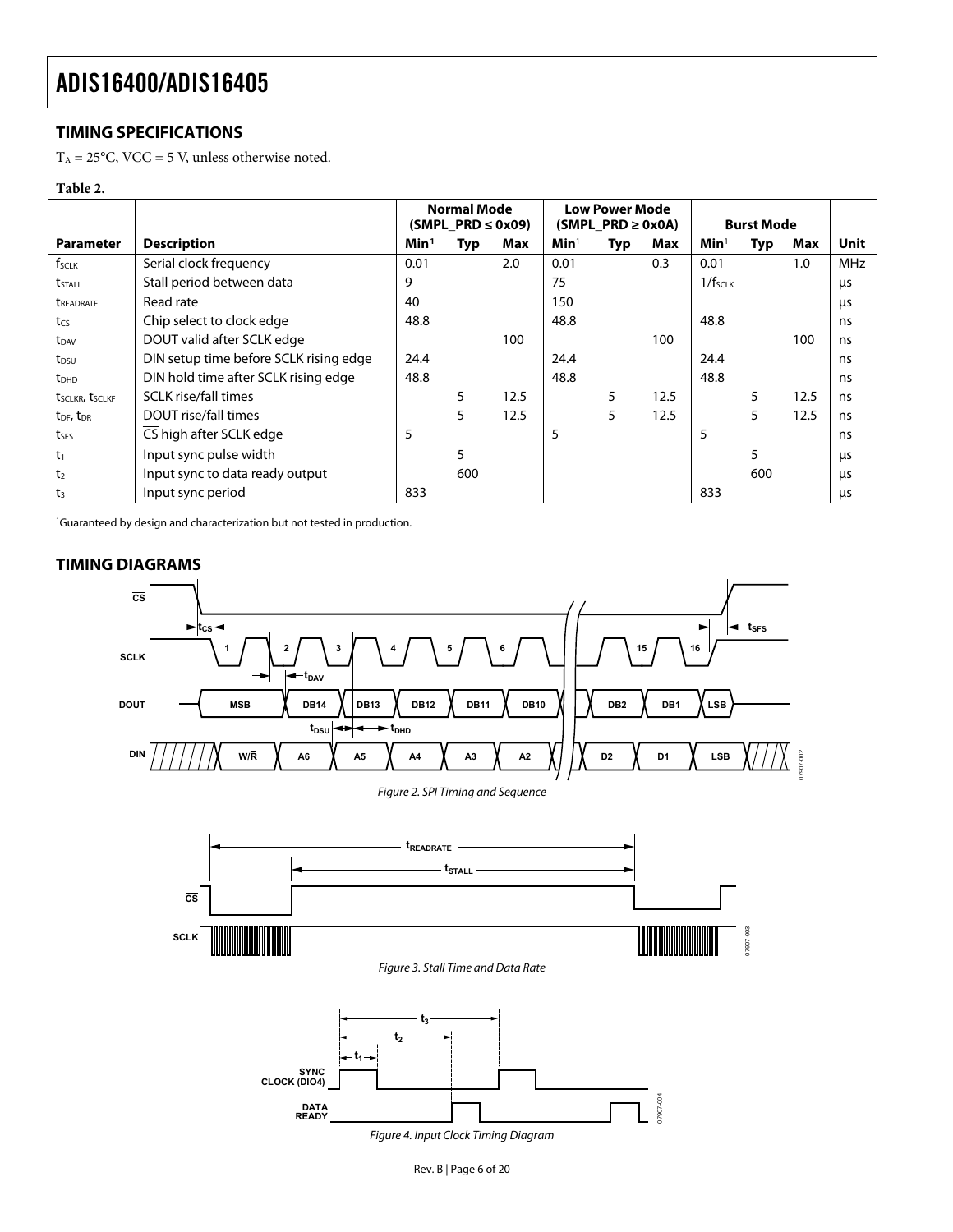## <span id="page-6-1"></span><span id="page-6-0"></span>ABSOLUTE MAXIMUM RATINGS

#### **Table 3.**

| <b>Parameter</b>                   | Rating                                             |
|------------------------------------|----------------------------------------------------|
| Acceleration                       |                                                    |
| Any Axis, Unpowered                | 2000 $q$                                           |
| Any Axis, Powered                  | 2000 q                                             |
| VCC to GND                         | $-0.3$ V to $+6.0$ V                               |
| Digital Input Voltage to GND       | $-0.3$ V to $+5.3$ V                               |
| Digital Output Voltage to GND      | $-0.3$ V to VCC + 0.3 V                            |
| Analog Input to GND                | $-0.3 V$ to $+3.6 V$                               |
| <b>Operating Temperature Range</b> | $-40^{\circ}$ C to $+105^{\circ}$ C                |
| Storage Temperature Range          | $-65^{\circ}$ C to $+125^{\circ}$ C <sup>1,2</sup> |

<sup>1</sup> Extended exposure to temperatures outside the specified temperature range of −40°C to +105°C can adversely affect the accuracy of the factory calibration. For best accuracy, store the parts within the specified operating range of −40°C to +105°C. 2

<sup>2</sup> Although the device is capable of withstanding short-term exposure to 150°C, long-term exposure threatens internal mechanical integrity.

Stresses above those listed under Absolute Maximum Ratings may cause permanent damage to the device. This is a stress rating only; functional operation of the device at these or any other conditions above those indicated in the operational section of this specification is not implied. Exposure to absolute maximum rating conditions for extended periods may affect device reliability.

#### **Table 4. Package Characteristics**

| <b>Package Type</b> | $\theta_{JA}$ | $\theta$ JC | Device Weight    |  |  |  |  |
|---------------------|---------------|-------------|------------------|--|--|--|--|
| 24-Lead Module      | 39.8°C/W      | 14.2°C/W    | $\vert$ 16 grams |  |  |  |  |

### **ESD CAUTION**



ESD (electrostatic discharge) sensitive device. Charged devices and circuit boards can discharge without detection. Although this product features patented or proprietary protection circuitry, damage may occur on devices subjected to high energy ESD. Therefore, proper ESD precautions should be taken to avoid performance degradation or loss of functionality.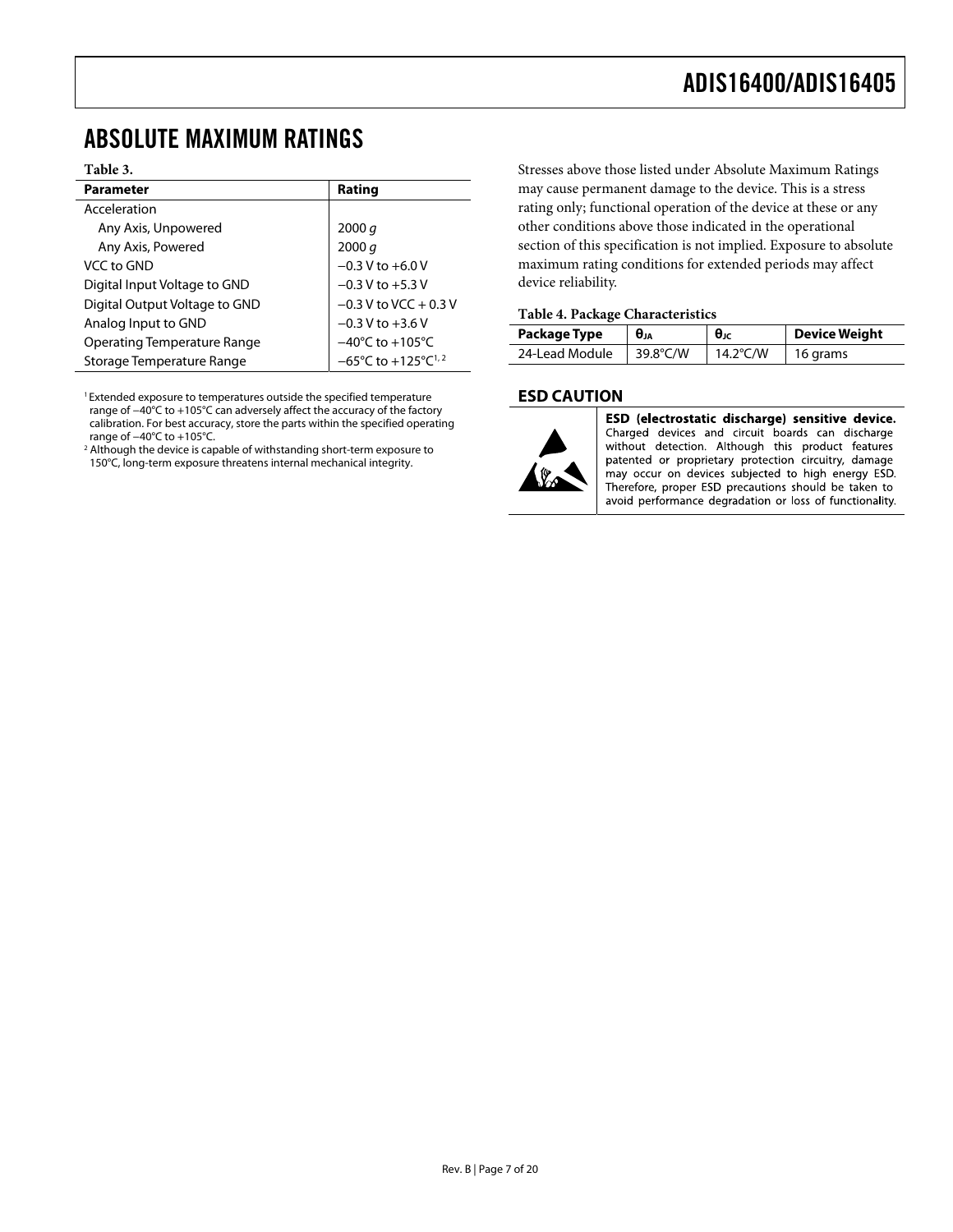### <span id="page-7-0"></span>PIN CONFIGURATION AND FUNCTION DESCRIPTIONS



**NOTES**

**1. THIS VIEW REPRESENTS THE TOP VIEW OF THE MATING CONNECTOR. 2. WHEN CONNECTED TO THE ADIS16400/ADIS16405, THE PINS ARE**







**NOTES**

1.  $a_X$ ,  $a_Y$ ,  $a_Z$ , ARROWS INDICATE THE DIRECTION OF ACCELERATION THAT<br>PRODUCES A POSITIVE OUTPUT.

- 
- 2.  $g_X$ ,  $g_Y$ ,  $g_Z$ , ARROWS INDICATE THE DIRECTION OF ROTATION THAT<br>PRODUCES A POSITIVE OUTPUT.

3.  $m_X$ ,  $m_Y$ ,  $m_Z$ , ARROWS INDICATE THE DIRECTION OF MAGNETIC FIELD THAT  **PRODUCES A POSITIVE OUTPUT.**

07907-006

7907-006

#### Figure 6. Axial Orientation

#### <span id="page-7-1"></span>**Table 5. Pin Function Descriptions**

| Pin No.                    | <b>Mnemonic</b>        | Type <sup>1</sup> | <b>Description</b>                                     |
|----------------------------|------------------------|-------------------|--------------------------------------------------------|
|                            | DIO <sub>3</sub>       | 1/O               | Configurable Digital Input/Output.                     |
| $\overline{2}$             | DIO4/CLKIN             | 1/O               | Configurable Digital Input/Output or Sync Clock Input. |
| 16, 17, 18, 19, 22, 23, 24 | <b>DNC</b>             | N/A               | Do Not Connect.                                        |
| 3                          | <b>SCLK</b>            |                   | <b>SPI Serial Clock.</b>                               |
| 4                          | <b>DOUT</b>            | O                 | SPI Data Output. Clocks output on SCLK falling edge.   |
| 5                          | <b>DIN</b>             |                   | SPI Data Input. Clocks input on SCLK rising edge.      |
| 6                          | $\overline{\text{CS}}$ |                   | SPI Chip Select.                                       |
|                            | DIO <sub>1</sub>       | 1/O               | Configurable Digital Input/Output.                     |
| 8                          | <b>RST</b>             |                   | Reset.                                                 |
| 9                          | DIO <sub>2</sub>       | 1/O               | Configurable Digital Input/Output.                     |
| 10, 11, 12                 | <b>VCC</b>             | S                 | Power Supply.                                          |
| 13, 14, 15                 | <b>GND</b>             |                   | Power Ground.                                          |
| 20                         | AUX DAC                | O                 | Auxiliary, 12-Bit DAC Output.                          |
| 21                         | AUX ADC                |                   | Auxiliary, 12-Bit ADC Input.                           |

<sup>1</sup> S is supply, O is output, I is input, N/A is not applicable.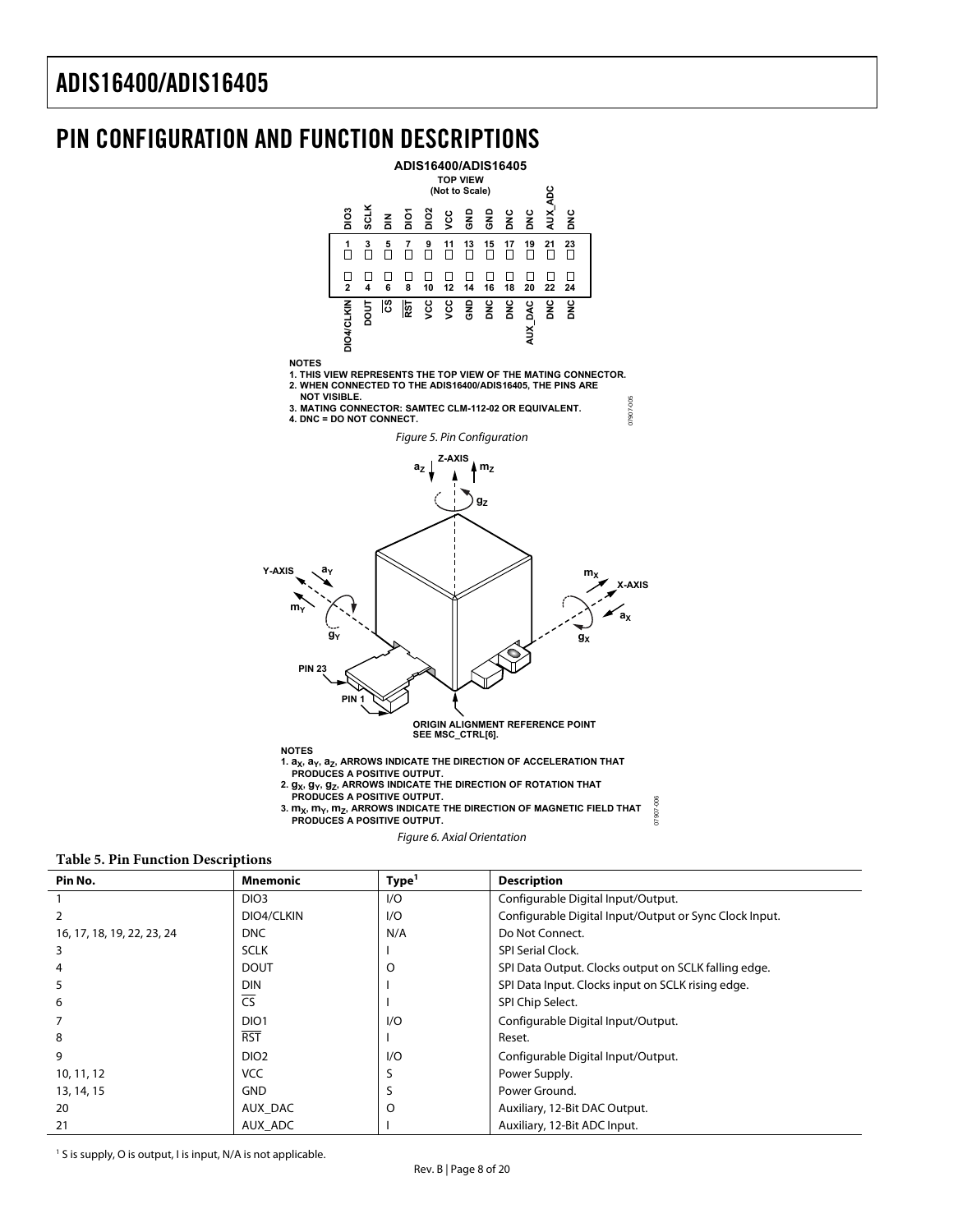## <span id="page-8-0"></span>TYPICAL PERFORMANCE CHARACTERISTICS



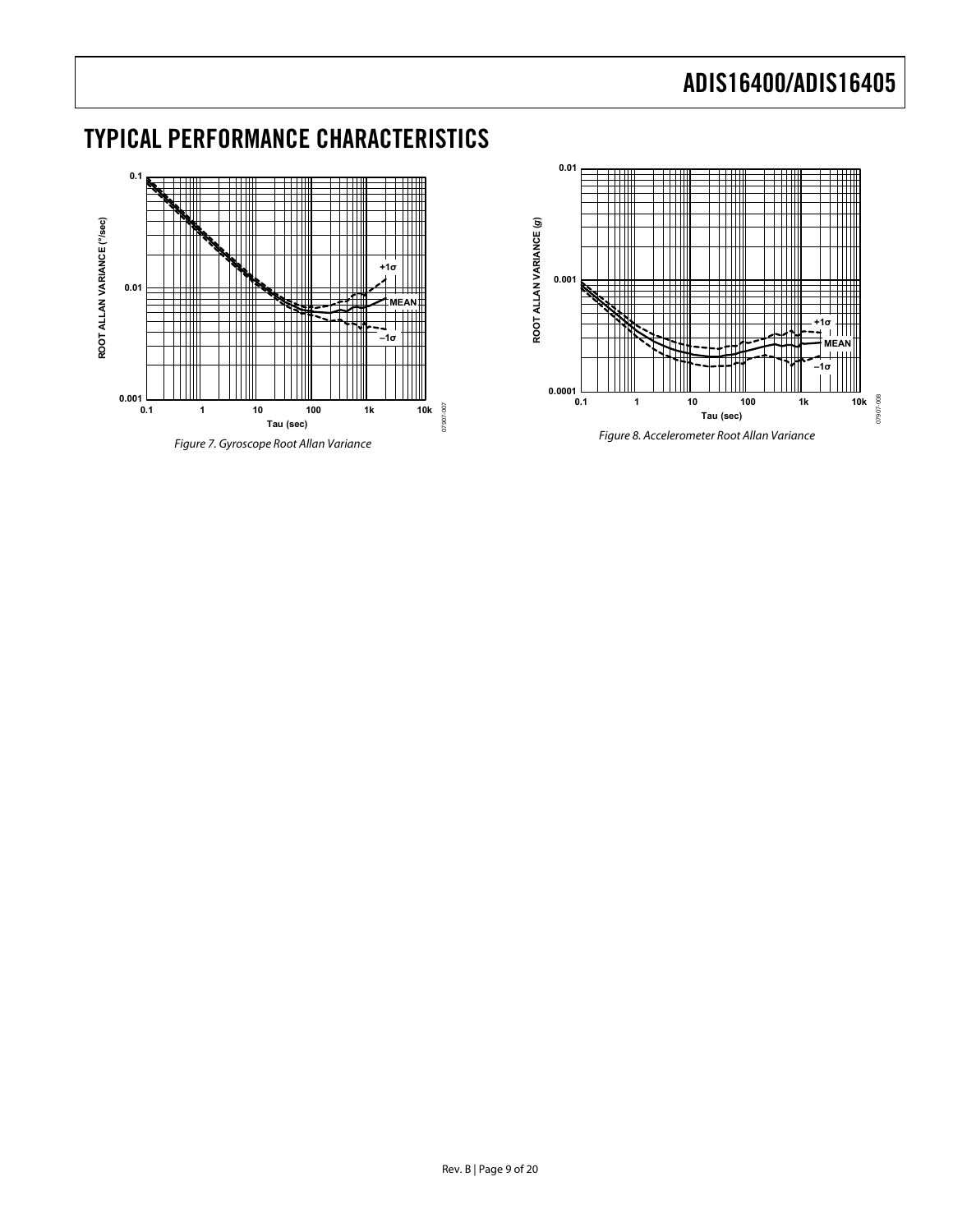### <span id="page-9-1"></span><span id="page-9-0"></span>THEORY OF OPERATION **BASIC OPERATION**

<span id="page-9-4"></span>The ADIS16400/ADIS16405 are autonomous sensor systems that start up after a valid power supply voltage is applied and then begin producing inertial measurement data at the factorydefault sample rate of 819.2 SPS. After each sample cycle, the sensor data loads into the output registers and DIO1 pulses, providing a new data ready control signal for driving systemlevel interrupt service routines. In a typical system, a master processor accesses the output data registers through the SPI interface, using the hook-up shown in [Figure 9](#page-9-2). Table 6 provides a generic functional description for each pin on the master processor. [Table 7](#page-9-3) describes the typical master processor settings normally found in a configuration register and used for communicating with the ADIS16400/ADIS16405.



Figure 9. Electrical Hook-Up Diagram

<span id="page-9-2"></span>**Table 6. Generic Master Processor Pin Names and Functions** 

| <b>Pin Name</b>                     | <b>Function</b>            |
|-------------------------------------|----------------------------|
| $\overline{\overline{\mathsf{SS}}}$ | Slave select               |
| <b>IRO</b>                          | Interrupt request          |
| MOSI                                | Master output, slave input |
| MISO                                | Master input, slave output |
| SCI K                               | Serial clock               |

#### **Table 7. Generic Master Processor SPI Settings**

<span id="page-9-3"></span>

| <b>Processor Setting</b>            | <b>Description</b>                             |
|-------------------------------------|------------------------------------------------|
| Master                              | The ADIS16400/ADIS16405 operate as a<br>slave. |
| SCLK Rate $\leq$ 2 MHz <sup>1</sup> | Normal mode, SMPL_PRD[7:0] $\leq$ 0x08.        |
| $CPOI = 1$                          | Clock polarity.                                |
| $CPHA = 1$                          | Clock phase.                                   |
| <b>MSB-First</b>                    | Bit sequence.                                  |
| $16$ -Bit                           | Shift register/data length.                    |

1 For burst mode, SCLK rate ≤ 1 MHz. For low power mode, SCLK rate ≤ 300 kHz.

The user registers provide addressing for all input/output operations on the SPI interface. Each 16-bit register has two 7-bit addresses: one for its upper byte and one for its lower byte. [Table 8](#page-10-1) lists the lower byte address for each register, and [Figure 10](#page-9-4) shows the generic bit assignments.

| 15                | 14 | 12<br>10 | $\overline{\phantom{0}}$ | 44 | 10 | 9 | 8                 | $\rightarrow$ | 5 |                        |  | 0 | $\circ$<br>$\overline{ }$<br>۰ |
|-------------------|----|----------|--------------------------|----|----|---|-------------------|---------------|---|------------------------|--|---|--------------------------------|
| <b>UPPER BYTE</b> |    |          |                          |    |    |   | <b>LOWER BYTE</b> |               |   | v.<br>c<br>ō<br>в<br>r |  |   |                                |

Figure 10. Output Register Bit Assignments

### **READING SENSOR DATA**

Although the ADIS16400/ADIS16405 produce data independently, these operate as SPI slave devices that communicate with system (master) processors using the 16-bit segments displayed in [Figure 11](#page-10-2). Individual register reads require two such 16-bit sequences. The first 16-bit sequence provides the read command bit ( $\overline{R/W} = 0$ ) and the target register address (A6 to A0). The second sequence transmits the register contents (D15 to D0) on the DOUT line. For example, if DIN = 0x0A00, the content of XACCL\_OUT shifts out on the DOUT line during the next 16-bit sequence.

The SPI operates in full duplex mode, which means that the master processor can read the output data from DOUT while using the same SCLK pulses to transmit the next target address on DIN.

### **DEVICE CONFIGURATION**

The user register memory map ([Table 8](#page-10-1)) identifies configuration registers with either a W (write only) or R/W (read/write). Configuration commands also use the bit sequence displayed in [Figure 11](#page-10-2). If the MSB is equal to 1, the last eight bits (DC7 to DC0) in the DIN sequence load into the memory address associated with the address bits (A5 to A0). For example, if DIN = 0xA11F, then 0x1F loads into Address Location 0x21 (XACCL\_OFF, upper byte) at the conclusion of the data frame.

Most of the registers have a backup location in nonvolatile flash memory. The master processor must manage the backup function. Set GLOB\_CMD $[3] = 1$  (DIN = 0xBE04) to execute a manual flash update (backup) operation, which copies the user registers into their respective flash memory locations. This operation takes 50 ms and requires the power supply voltage to be within the specified limit to complete properly. The FLASH\_CNT register provides a running count of these events for managing the longterm reliability of the flash memory.

### **BURST MODE DATA COLLECTION**

Burst mode data collection offers a more efficient method for collecting data from the ADIS16400/ADIS16405. In sequential data cycles (each separated by one SCLK period), all output registers clock out on DOUT. This sequence starts when the DIN sequence is 0011 1110 0000 0000 (0x3E00). Next, the contents of each output register are output from DOUT, starting with SUPPLY\_OUT and ending with AUX\_ADC (see [Figure 12\)](#page-11-1). The addressing sequence shown in [Table 8](#page-10-1) determines the order of the outputs in burst mode.

07907-009

7907-009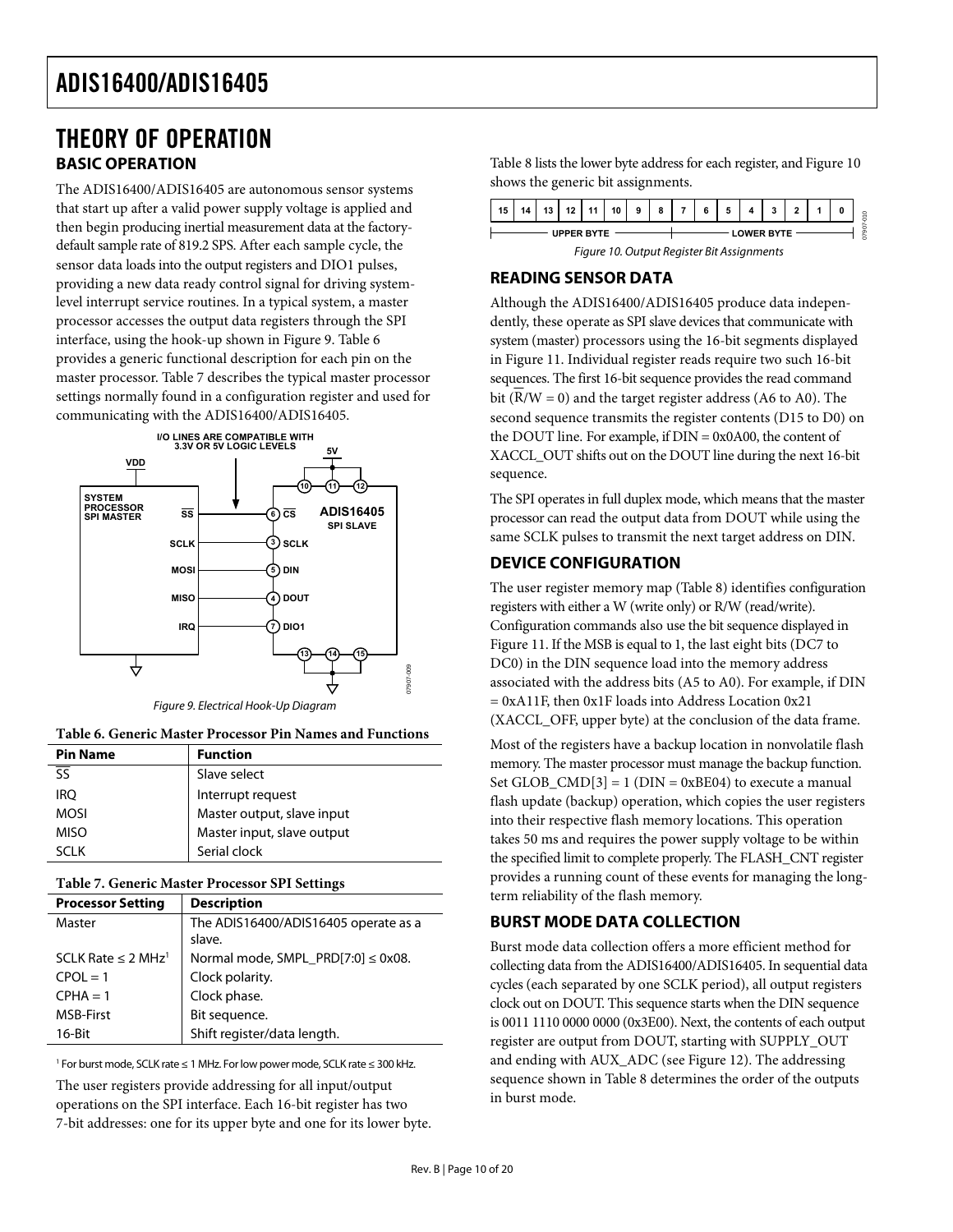#### <span id="page-10-0"></span>**MEMORY MAP**

**Table 8. User Register Memory Map** 

<span id="page-10-1"></span>

| <b>Name</b> | R/W | <b>Flash Backup</b> | Address <sup>1</sup> | <b>Default</b> | <b>Function</b>                          | <b>Bit Assignments</b> |
|-------------|-----|---------------------|----------------------|----------------|------------------------------------------|------------------------|
| FLASH_CNT   | R   | Yes                 | 0x00                 | N/A            | Flash memory write count                 | N/A                    |
| SUPPLY_OUT  | R   | No                  | 0x02                 | N/A            | Power supply measurement                 | See Table 9            |
| XGYRO_OUT   | R   | No                  | 0x04                 | N/A            | X-axis gyroscope output                  | See Table 9            |
| YGYRO_OUT   | R   | No                  | 0x06                 | N/A            | Y-axis gyroscope output                  | See Table 9            |
| ZGYRO_OUT   | R   | <b>No</b>           | 0x08                 | N/A            | Z-axis gyroscope output                  | See Table 9            |
| XACCL_OUT   | R   | No                  | 0x0A                 | N/A            | X-axis accelerometer output              | See Table 9            |
| YACCL_OUT   | R   | <b>No</b>           | 0x0C                 | N/A            | Y-axis accelerometer output              | See Table 9            |
| ZACCL_OUT   | R   | <b>No</b>           | 0x0E                 | N/A            | Z-axis accelerometer output              | See Table 9            |
| XMAGN_OUT   | R   | No                  | 0x10                 | N/A            | X-axis magnetometer measurement          | See Table 9            |
| YMAGN_OUT   | R   | No                  | 0x12                 | N/A            | Y-axis magnetometer measurement          | See Table 9            |
| ZMAGN_OUT   | R   | No                  | 0x14                 | N/A            | Z-axis magnetometer measurement          | See Table 9            |
| TEMP_OUT    | R   | <b>No</b>           | 0x16                 | N/A            | Temperature output                       | See Table 9            |
| AUX_ADC     | R   | No                  | 0x18                 | N/A            | Auxiliary ADC measurement                | See Table 9            |
| XGYRO_OFF   | R/W | Yes                 | 0x1A                 | 0x0000         | X-axis gyroscope bias offset factor      | See Table 10           |
| YGYRO_OFF   | R/W | Yes                 | 0x1C                 | 0x0000         | Y-axis gyroscope bias offset factor      | See Table 10           |
| ZGYRO_OFF   | R/W | Yes                 | 0x1E                 | 0x0000         | Z-axis gyroscope bias offset factor      | See Table 10           |
| XACCL OFF   | R/W | Yes                 | 0x20                 | 0x0000         | X-axis acceleration bias offset factor   | See Table 11           |
| YACCL_OFF   | R/W | Yes                 | 0x22                 | 0x0000         | Y-axis acceleration bias offset factor   | See Table 11           |
| ZACCL_OFF   | R/W | Yes                 | 0x24                 | 0x0000         | Z-axis acceleration bias offset factor   | See Table 11           |
| XMAGN_HIF   | R/W | Yes                 | 0x26                 | 0x0000         | X-axis magnetometer, hard-iron factor    | See Table 12           |
| YMAGN_HIF   | R/W | Yes                 | 0x28                 | 0x0000         | Y-axis magnetometer, hard-iron factor    | See Table 12           |
| ZMAGN_HIF   | R/W | Yes                 | 0x2A                 | 0x0000         | Z-axis magnetometer, hard-iron factor    | See Table 12           |
| XMAGN_SIF   | R/W | Yes                 | 0x2C                 | 0x0800         | X-axis magnetometer, soft-iron factor    | See Table 13           |
| YMAGN_SIF   | R/W | Yes                 | 0x2E                 | 0x0800         | Y-axis magnetometer, soft-iron factor    | See Table 13           |
| ZMAGN_SIF   | R/W | Yes                 | 0x30                 | 0x0800         | Z-axis magnetometer, soft-iron factor    | See Table 13           |
| GPIO_CTRL   | R/W | No                  | 0x32                 | 0x0000         | Auxiliary digital input/output control   | See Table 18           |
| MSC_CTRL    | R/W | Yes                 | 0x34                 | 0x0006         | Miscellaneous control                    | See Table 19           |
| SMPL_PRD    | R/W | Yes                 | 0x36                 | 0x0001         | Internal sample period (rate) control    | See Table 15           |
| SENS_AVG    | R/W | Yes                 | 0x38                 | 0x0402         | Dynamic range and digital filter control | See Table 17           |
| SLP_CNT     | W   | No                  | 0x3A                 | 0x0000         | Sleep mode control                       | See Table 16           |
| DIAG STAT   | R   | No                  | 0x3C                 | 0x0000         | System status                            | See Table 23           |
| GLOB_CMD    | W   | N/A                 | 0x3E                 | 0x0000         | System command                           | See Table 14           |
| ALM_MAG1    | R/W | Yes                 | 0x40                 | 0x0000         | Alarm 1 amplitude threshold              | See Table 25           |
| ALM_MAG2    | R/W | Yes                 | 0x42                 | 0x0000         | Alarm 2 amplitude threshold              | See Table 25           |
| ALM_SMPL1   | R/W | Yes                 | 0x44                 | 0x0000         | Alarm 1 sample size                      | See Table 26           |
| ALM_SMPL2   | R/W | Yes                 | 0x46                 | 0x0000         | Alarm 2 sample size                      | See Table 26           |
| ALM_CTRL    | R/W | Yes                 | 0x48                 | 0x0000         | Alarm control                            | See Table 24           |
| AUX_DAC     | R/W | No                  | 0x4A                 | 0x0000         | Auxiliary DAC data                       | See Table 20           |
|             |     |                     | 0x4C to 0x55         |                | Reserved                                 |                        |
| PRODUCT_ID  |     |                     | 0x56                 | 0x4105         | Product identifier                       |                        |

<span id="page-10-2"></span><sup>1</sup> Each register contains two bytes. The address of the lower byte is displayed. The address of the upper byte is equal to the address of the lower byte plus 1.



Figure 11. Output Register Bit Assignments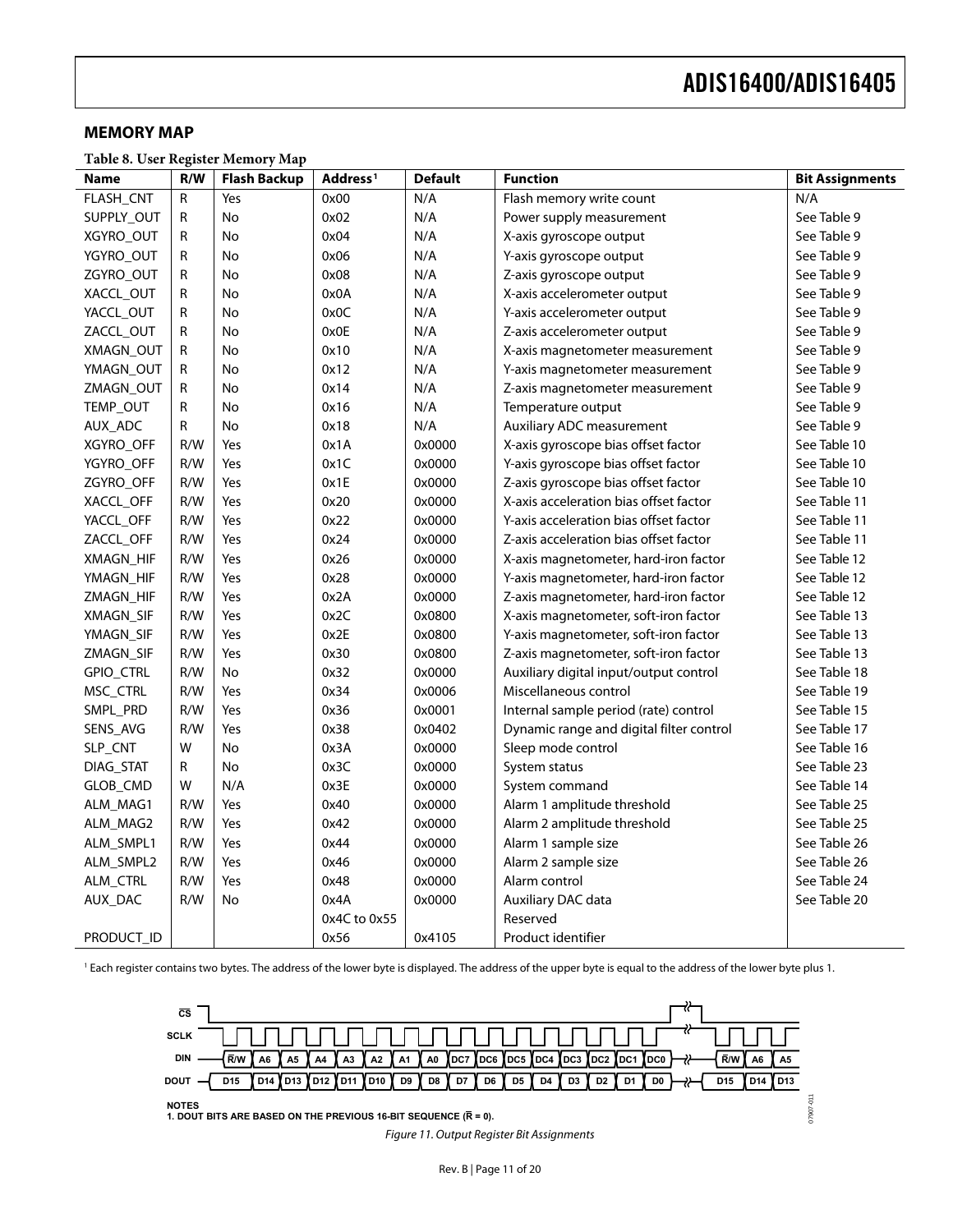<span id="page-11-0"></span>

### <span id="page-11-1"></span>**OUTPUT DATA REGISTERS**

[Figure 6](#page-7-1) provides the positive measurement direction for each gyroscope, accelerometer, and magnetometer. [Table 9](#page-11-2) provides the configuration and scale factor for each output data register in the ADIS16400/ADIS16405. All inertial sensor outputs are in 14-bit, twos complement format, which means that 0x0000 is equal to 0 LSB, 0x0001 is equal to +1 LSB, and 0x3FFF is equal to −1 LSB. The following is an example of how to calculate the sensor measurement from the XGYRO\_OUT:

*XGYRO\_OUT* = 0x3B4A

 $0x000 - 0x3B4A = -0x04B6 = (4 \times 256 + 11 \times 16 + 6)$  $0x04B6 = -1206$  LSB

 $Rate = 0.05^{\circ}/sec \times (-1206) = -60.3^{\circ}/sec$ 

<span id="page-11-7"></span>Therefore, an XGYRO\_OUT output of 0x3B4A corresponds to a clockwise rotation about the z-axis (see [Figure 6\)](#page-7-1) of 60.3°/sec when looking at the top of the package.

#### **Table 9. Output Data Register Formats**

<span id="page-11-3"></span><span id="page-11-2"></span>

| Register               | <b>Bits</b> | <b>Format</b>                 | <b>Scale</b>       |
|------------------------|-------------|-------------------------------|--------------------|
| SUPPLY OUT             | 14          | Binary, $5 V = 0 \times 0814$ | 2.418 mV           |
| XGYRO OUT <sup>1</sup> | 14          | Twos complement               | $0.05\%$ sec       |
| YGYRO OUT <sup>1</sup> | 14          | Twos complement               | $0.05^{\circ}/sec$ |
| ZGYRO OUT <sup>1</sup> | 14          | Twos complement               | $0.05^{\circ}/sec$ |
| XACCL OUT              | 14          | Twos complement               | $3.33 \text{ m}$ a |
| YACCL OUT              | 14          | Twos complement               | $3.33 \text{ mg}$  |
| ZACCL OUT              | 14          | Twos complement               | $3.33 \text{ m}$ a |
| XMAGN OUT              | 14          | Twos complement               | 0.5 mgauss         |
| YMAGN OUT              | 14          | Twos complement               | 0.5 mgauss         |
| ZMAGN OUT              | 14          | Twos complement               | 0.5 mgauss         |
| TEMP OUT <sup>2</sup>  | 12          | Twos complement               | $0.14^{\circ}$ C   |
| AUX ADC                | 12          | Binary, $1 V = 0x04D9$        | 806 µV             |

<span id="page-11-4"></span><sup>1</sup> Assumes that the scaling is set to  $\pm 300^{\circ}/\text{sec}$ . This factor scales with the range. 2 The typical output for this register at 25°C is 0x0000.

<span id="page-11-5"></span>Each output data register uses the bit assignments shown in [Figure 13](#page-11-6). The ND flag indicates that unread data resides in the output data registers. This flag clears and returns to 0 during an output register read sequence. It returns to 1 after the next internal sample updates the registers with new data. The EA flag indicates that one of the error flags in the DIAG\_STAT register (see [Table 23](#page-14-1)) is active (true). The remaining 14 bits are for data.

<span id="page-11-6"></span>

### **Auxiliary ADC**

The AUX\_ADC register provides access to the auxiliary ADC input channel. The ADC is a 12-bit successive approximation converter that has an equivalent input circuit to the one shown in [Figure 14](#page-11-7). The maximum input is 3.3 V. The ESD protection diodes can handle 10 mA without causing irreversible damage. The on resistance (R1) of the switch has a typical value of 100  $\Omega$ . The sampling capacitor, C2, has a typical value of 16 pF.



Figure 14. Equivalent Analog Input Circuit (Conversion Phase: Switch Open, Track Phase: Switch Closed)

### **CALIBRATION**

### **Manual Bias Calibration**

The bias offset registers in [Table 10](#page-11-3), [Table 11](#page-11-4), and [Table 12](#page-11-5) (hard-iron correction for magnetometer) provide a manual adjustment function for the output of each sensor. For example, if XGYRO\_OFF equals 0x1FF6, the XGYRO\_OUT offset shifts by −10 LSB, or −0.125°/sec. The DIN command for the upper byte is  $DIN = 0x9B1F$ ; for the lower byte,  $DIN = 0x9AF6$ .

#### **Table 10. XGYRO\_OFF, YGYRO\_OFF, ZGYRO\_OFF**

| <b>Bits</b> | <b>Description</b>                                                                            | $Default = 0x0000$ |
|-------------|-----------------------------------------------------------------------------------------------|--------------------|
| [15:13]     | Not used.                                                                                     |                    |
| [12:0]      | Data bits. Twos complement, 0.0125°/sec per LSB.<br>Typical adjustment range = $\pm$ 50°/sec. |                    |

| <b>Bits</b> | <b>Description</b>                                                                  | $Default = 0x0000$ |
|-------------|-------------------------------------------------------------------------------------|--------------------|
| [15:12]     | Not used.                                                                           |                    |
| [11:0]      | Data bits. Twos complement, 3.3 mg/LSB.<br>Typical adjustment range = $\pm$ 6.75 g. |                    |

#### **Table 12. XMAGN\_HIF, YMAGN\_HIF, ZMAGN\_HIF**

| <b>Bits</b> | <b>Description</b>                        | $Default = 0x0000$                          |
|-------------|-------------------------------------------|---------------------------------------------|
| [15:14]     | Not used.                                 |                                             |
| [13:0]      | Typical adjustment range = $\pm 4$ gauss. | Data bits. Twos complement, 0.5 mgauss/LSB. |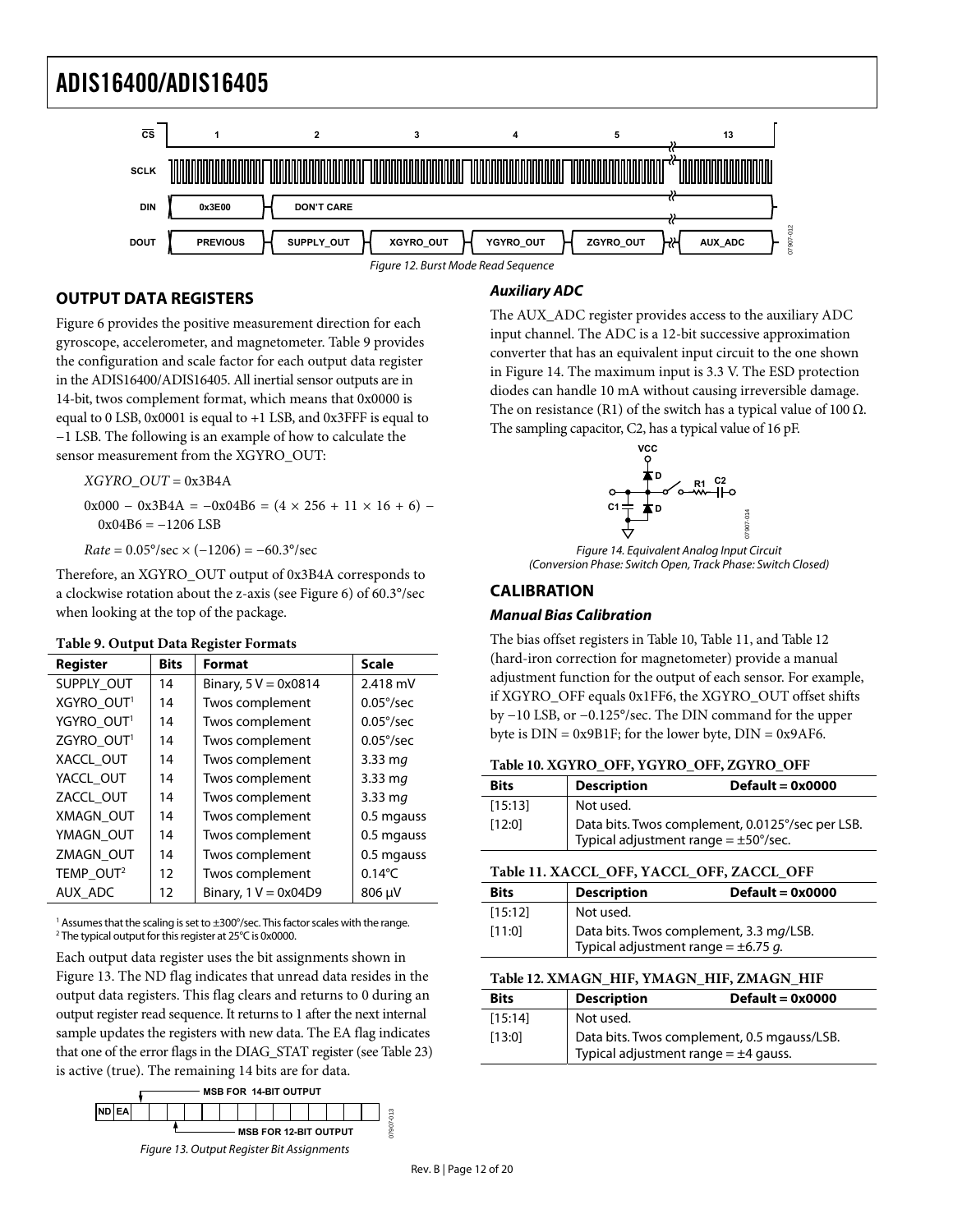#### <span id="page-12-4"></span><span id="page-12-0"></span>**Magnetometer Soft-Iron Correction (Scale Factor)**

The soft-iron correction factor for the magnetometer provides the opportunity to change the scale factor for each individual axis.

#### **Table 13. XMAGN\_SIF, YMAGN\_SIF, ZMAGN\_SIF**

<span id="page-12-1"></span>

| <b>Bits</b> | <b>Description</b>                                                                        | $Default = 0x0800$ |
|-------------|-------------------------------------------------------------------------------------------|--------------------|
| [15:12]     | Not used.                                                                                 |                    |
| [11:0]      | Data bits. Binary, linear scale adjustment factor<br>between 0x0000 (0x) and 0x3FFF (2x). |                    |

#### **Gyroscope Automatic Bias Null Calibration**

Set GLOB  $\text{CMD}[0] = 1$  (DIN = 0xBE01) to execute this function, which measures the gyroscope outputs and then loads the gyroscope offset registers with the opposite values to provide a quick bias calibration. Then, all sensor data resets to 0, and the flash memory updates automatically within 50 ms (see [Table 14](#page-12-4)).

#### **Gyroscope Precision Automatic Bias Null Calibration**

<span id="page-12-2"></span>Set GLOB\_CMD $[4] = 1$  (DIN = 0xBE10) to execute this function, which takes the sensor offline for 30 sec while it collects a set of gyroscope data and calculates a more accurate bias correction factor for each gyroscope. Once calculated, the correction factor loads into the three gyroscope offset registers, all sensor data resets to 0, and the flash memory updates automatically within 50 ms (see [Table 14](#page-12-4)).

#### **Restoring Factory Calibration**

Set GLOB\_CMD $[1] = 1$  (DIN = 0xBE02) to execute this function, which resets each user calibration register (see [Table 10](#page-11-3), [Table 11](#page-11-4), and [Figure 12\)](#page-11-1) to 0x0000, resets all sensor data to 0, and automatically updates the flash memory within 50 ms (see [Table 14](#page-12-4)).

#### **Linear Acceleration Bias Compensation (Gyroscope)**

Set MSC\_CTRL $[7] = 1$  (DIN = 0xB486) to enable correction for low frequency acceleration influences on gyroscope bias. Note that the DIN sequence also preserves the factory default condition for the data ready function (see [Table 19](#page-13-2)).

#### **OPERATIONAL CONTROL**

#### **Global Commands**

<span id="page-12-3"></span>The GLOB\_CMD register provides trigger bits for several useful functions. Setting the assigned bit to 1 starts each operation, which returns to the bit to 0 after completion. For example, set  $GLOB\_CMD[7] = 1 (DIN = 0xBE80)$  to execute a software reset, which stops the sensor operation and runs the device through its start-up sequence. This includes loading the control registers with their respective flash memory locations prior to producing new data. Reading the GLOB\_CMD registers (DIN = 0x3E00) starts the burst mode read sequence.

#### **Table 14. GLOB\_CMD**

| <b>Bits</b>       | <b>Description</b>                  |
|-------------------|-------------------------------------|
| [15:8]            | Not used                            |
| [7]               | Software reset command              |
| [6:5]             | Not used                            |
| [4]               | Precision autonull command          |
| [3]               | Flash update command                |
| $\lceil 2 \rceil$ | Auxiliary DAC data latch            |
| [1]               | Factory calibration restore command |
| [0]               | Autonull command                    |
|                   |                                     |

#### **Internal Sample Rate**

The SMPL\_PRD register provides discrete sample rate settings, using the bit assignments in [Table 15](#page-12-2) and the following equation:

 $t_S = t_B \times (N_S + 1),$ 

When SMPL\_PRD[7:0] =  $0x0A$ , the sample rate = 149 SPS.

#### **Table 15. SMPL\_PRD**

| <b>Bits</b> | <b>Description</b>                                                                           | Default = $0x0001$ |
|-------------|----------------------------------------------------------------------------------------------|--------------------|
| $[15:8]$    | Not used                                                                                     |                    |
| $[7]$       | Time base $(t_B)$<br>$0 = 0.61035$ ms, 1 = 18.921 ms                                         |                    |
| [6:0]       | Increment setting (N <sub>s</sub> )<br>Internal sample period = $t_s = t_B \times (N_s + 1)$ |                    |

The default sample rate setting of 819.2 SPS preserves the sensor bandwidth and provides optimal performance. For systems that value slower sample rates, simply read the device at a slower rate and keep the internal sample rate at 819.2 SPS. Use the programmable filter (SENS\_AVG) to reduce the bandwidth along with the reduced read rates. The data-ready function (MSC\_CTRL) can drive an interrupt routine that uses a counter to help assure data coherence at the reduced update rates.

### **Power Management**

Setting SMPL\_PRD  $\geq$  0x0A also sets the sensor in low power mode. For systems that require the lower power dissipation, insystem characterization helps users to quantify the associated performance trade-offs. In addition to sensor performance, this mode affects SPI data rates (see [Table 2](#page-5-2)). Set SLP\_CNT[8] = 1  $(DIN = 0xBB01)$  to start the indefinite sleep mode, which requires a CS assertion (high to low), reset, or power cycle to wake up. Use SLP\_CNT[7:0] to put the device in sleep mode for a given period of time. For example, SLP\_CNT[7:0] =  $0x64$  (DIN = 0xBA64) puts the device to sleep for 50 seconds.

| Table 16. SLP CNT |  |  |  |
|-------------------|--|--|--|
|-------------------|--|--|--|

| <b>Bits</b> | <b>Description</b>                        |
|-------------|-------------------------------------------|
| [15:9]      | Not used                                  |
| [8]         | Indefinite sleep mode, set to 1           |
| [7:0]       | Programmable sleep time bits, 0.5 sec/LSB |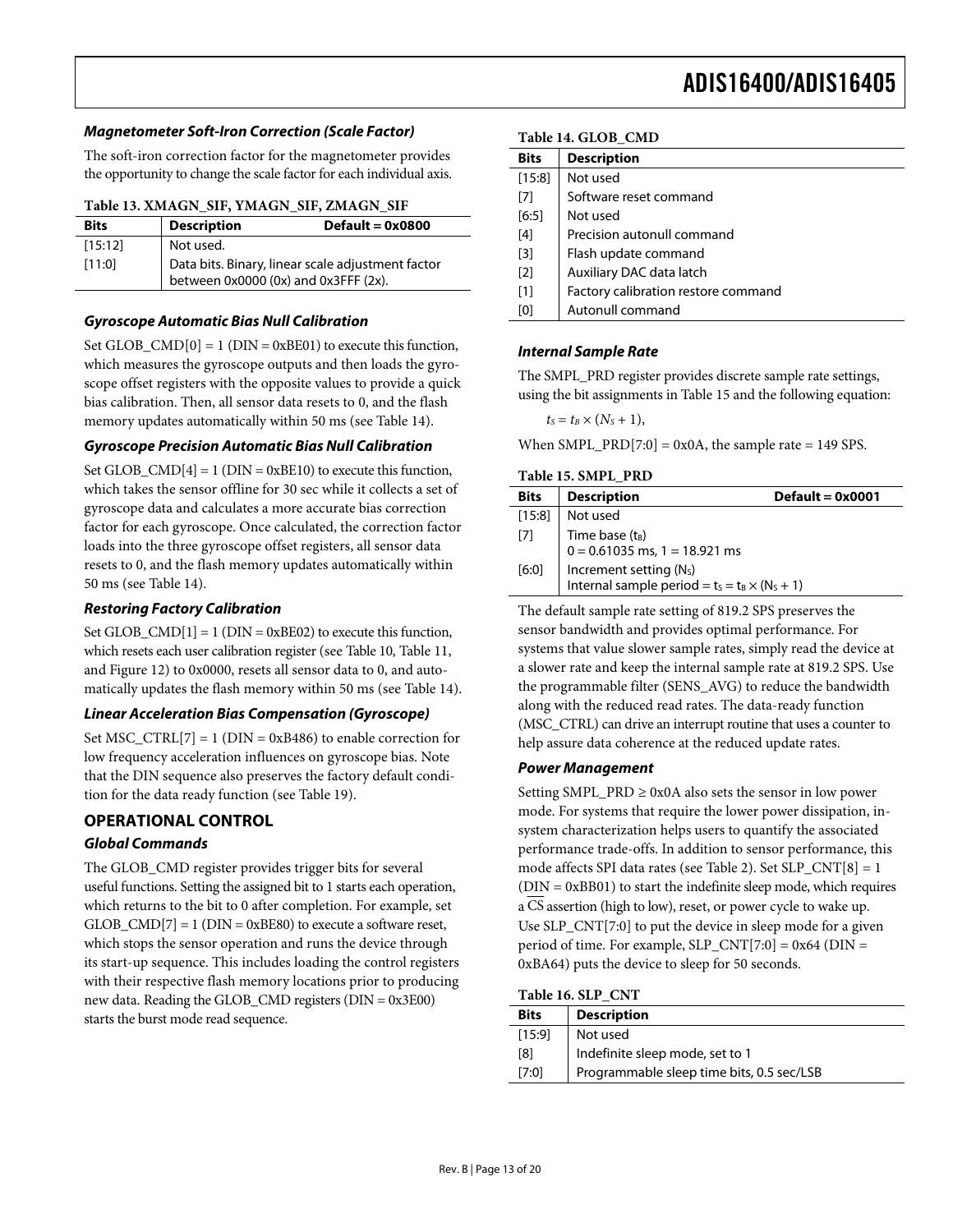### <span id="page-13-1"></span><span id="page-13-0"></span>**Digital Filtering**

A programmable low-pass filter provides additional opportunity for noise reduction on the inertial sensor outputs. This filter contains two cascaded averaging filters that provide a Bartlett window, FIR filter response (see Figure 15). For example, SENS\_AVG $[2:0] = 100$  (DIN = B804) sets each stage tap to 16. When used with the default sample rate of 819.2 SPS, this reduces the sensor bandwidth to approximately 16 Hz.





### **Dynamic Range**

There are three dynamic range settings for the gyroscope. The lower dynamic range settings (±75°/sec and ±150°/sec) limit the minimum filter tap sizes to maintain resolution. For example, set SENS\_AVG[10:8] = 010 (DIN = 0xB902) for a measurement range of ±150°/sec. Because this setting can influence the filter settings, program SENS\_AVG[10:8], then SENS\_AVG[2:0] if more filtering is required.

#### <span id="page-13-2"></span>**Table 17. SENS\_AVG**

<span id="page-13-3"></span>

| <b>Settings</b> | <b>Description</b>            | Default = $0x0402$                                                                  |
|-----------------|-------------------------------|-------------------------------------------------------------------------------------|
|                 | Not used                      |                                                                                     |
|                 |                               | Measurement range (sensitivity) selection                                           |
| 100             | ±300°/sec (default condition) |                                                                                     |
| 010             |                               | $\pm 150^{\circ}/\text{sec}$ , filter taps $\geq 4$ (Bits[2:0] $\geq 0 \times 02$ ) |
| 001             |                               | $\pm$ 75°/sec, filter taps $\geq$ 16 (Bits[2:0] $\geq$ 0x04)                        |
|                 | Not used                      |                                                                                     |
|                 |                               | Number of taps in each stage $N = 2^M$                                              |
|                 |                               |                                                                                     |

### **INPUT/OUTPUT FUNCTIONS**

#### **General-Purpose I/O**

DIO1, DIO2, DIO3, and DIO4 are configurable, generalpurpose I/O lines that serve multiple purposes according to the following control register priority: MSC\_CTRL, ALM\_CTRL, and GPIO\_CTRL. For example, set GPIO\_CTRL = 0x080C (DIN = 0xB308, and then 0xB20C) to set DIO1 and DIO2 as inputs and DIO3 and DIO4 as outputs, with DIO3 set low and DIO4 set high.

#### **Table 18. GPIO\_CTRL**

| <b>Bits</b>       | 1401010001100011100<br><b>Description</b><br>$Default = 0x0000$                   |
|-------------------|-----------------------------------------------------------------------------------|
| [15:12]           | Not used                                                                          |
| $[11]$            | General-Purpose I/O Line 4 (DIO4) data level                                      |
| $[10]$            | General-Purpose I/O Line 3 (DIO3) data level                                      |
| [9]               | General-Purpose I/O Line 2 (DIO2) data level                                      |
| [8]               | General-Purpose I/O Line 1 (DIO1) data level                                      |
| $[7:4]$           | Not used                                                                          |
| $\lceil 3 \rceil$ | General-Purpose I/O Line 4 (DIO4), direction control<br>$1 =$ output, $0 =$ input |
| [2]               | General-Purpose I/O Line 3 (DIO3), direction control<br>$1 =$ output, $0 =$ input |
| [1]               | General-Purpose I/O Line 2 (DIO2), direction control<br>$1 =$ output, $0 =$ input |
| [0]               | General-Purpose I/O Line 1 (DIO1), direction control<br>$1 =$ output, $0 =$ input |

### **Input Clock Configuration**

The input clock allows for external control over sampling in the ADIS16400/ADIS16405. Set GPIO\_CTRL[3] = 0 (DIN = 0x0B200) and SMPL\_PRD[7:0] = 0x00 (DIN = 0xB600) to enable this function. See [Table 2](#page-5-2) and [Figure 4](#page-5-3) for timing information.

#### **Data Ready I/O Indicator**

The factory default sets DIO1 as a positive data ready indicator signal. The MSC\_CTRL[2:0] register provides configuration options for changing this. For example, set MSC\_CTRL $[2:0] =$ 100 (DIN = 0xB404) to change the polarity of the data ready signal for interrupt inputs that require negative logic inputs for activation. The resulting pulse width is be between 100 μs and 200 μs over all conditions.

#### **Table 19. MSC\_CTRL**

| <b>Bits</b> | <b>Description</b><br>$Default = 0x0006$             |
|-------------|------------------------------------------------------|
| [15:12]     | Not used                                             |
| $[11]$      | Memory test (clears on completion)                   |
|             | $1 =$ enabled, $0 =$ disabled                        |
| [10]        | Internal self-test enable (clears on completion)     |
|             | $1 =$ enabled, $0 =$ disabled                        |
| [9]         | Manual self-test, negative stimulus                  |
|             | $1 =$ enabled, $0 =$ disabled                        |
| [8]         | Manual self-test, positive stimulus                  |
|             | $1 =$ enabled, $0 =$ disabled                        |
| [7]         | Linear acceleration bias compensation for gyroscopes |
|             | $1 =$ enabled, 0 = disabled                          |
| [6]         | Linear accelerometer origin alignment                |
|             | $1 =$ enabled, $0 =$ disabled                        |
| $[5:3]$     | Not used                                             |
| $[2]$       | Data ready enable                                    |
|             | $1 =$ enabled, $0 =$ disabled                        |
| $[1]$       | Data ready polarity                                  |
|             | 1 = active high, $0 =$ active low                    |
| [0]         | Data ready line select                               |
|             | $1 = DIO2.0 = DIO1$                                  |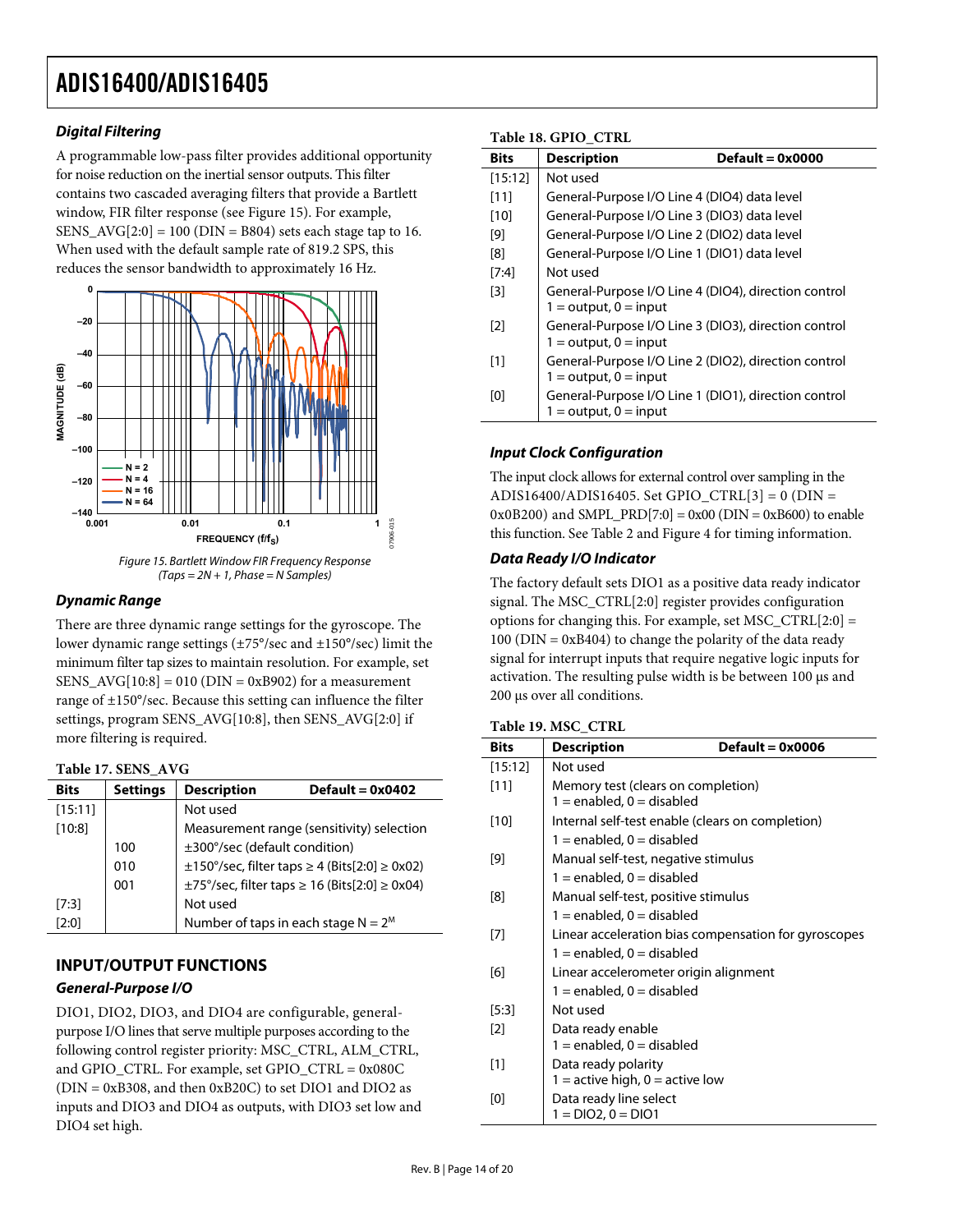#### <span id="page-14-0"></span>**Auxiliary DAC**

The 12-bit AUX\_DAC line can drive its output to within 5 mV of the ground reference when it is not sinking current. As the output approaches 0 V, the linearity begins to degrade  $(\sim 100 \text{ LSB})$ beginning point). As the sink current increases, the nonlinear range increases. The DAC latch command moves the values of the AUX\_DAC register into the DAC input register, enabling both bytes to take effect at the same time.

#### **Table 20. AUX\_DAC**

<span id="page-14-2"></span>

| <b>Bits</b> | <b>Description</b>                                                                  | $Default = 0x0000$ |
|-------------|-------------------------------------------------------------------------------------|--------------------|
| [15:12]     | Not used.                                                                           |                    |
| [11:0]      | Data bits. Scale factor = 0.8059 mV/code,<br>offset binary format, $0 V = 0$ codes. |                    |

**Table 21. Setting AUX\_DAC = 1 V** 

| <b>DIN</b> | <b>Description</b>                                                                                    |
|------------|-------------------------------------------------------------------------------------------------------|
| 0xB0D9     | AUX $DAC[7:0] = 0xD9(217LSB)$ .                                                                       |
| 0xB104     | AUX_DAC[15:8] = 0x04 (1024 LSB).                                                                      |
| 0xBE04     | $GLOB$ $CMD[2] = 1$ .<br>Move values into the DAC input register, resulting in<br>a 1 V output level. |
|            |                                                                                                       |

#### **DIAGNOSTICS**

#### **Self-Test**

<span id="page-14-1"></span>The self-test function offers the opportunity to verify the mechanical integrity of each MEMS sensor. It applies an electrostatic force to each sensor element, which results in mechanical displacement that simulates a response to actual motion. [Table 1](#page-2-1) lists the expected response for each sensor, which provides pass/fail criteria. Set MSC\_CTRL[10] = 1 (DIN  $= 0xB504$ ) to run the internal self-test routine, which exercises all inertial sensors, measures each response, makes pass/fail decisions, and reports them to error flags in the DIAG\_STAT register. MSC\_CTRL[10] resets itself to 0 after completing the routine. MSC\_CTRL $[9:8]$  (DIN = 0xB502 or 0xB501) provide manual control over the self-test function. Table 22 shows an example test flow for using this option to check the x-axis gyroscope. Zero motion provides results that are more reliable. The settings in Table 22 are flexible and provide opportunity for optimization around speed and noise influence. For example, using fewer filtering taps decreases delay times but increases the opportunity for noise influence.

#### **Memory Test**

Setting  $MSC_CTRL[11] = 1$  (DIN = 0xB508) performs a checksum verification of the flash memory locations. The pass/fail result loads into the DIAG\_STAT[6] register.

#### **Status**

The error flags provide indicator functions for common systemlevel issues. All of the flags clear (set to 0) after each DIAG\_STAT register read cycle. If an error condition remains, the error flag returns to 1 during the next sample cycle. DIAG\_STAT[1:0] does not require a read of this register to return to 0.

|  |  |  |  | Table 22. Manual Self-Test Example Sequence |
|--|--|--|--|---------------------------------------------|
|--|--|--|--|---------------------------------------------|

| <b>DIN</b> | <b>Description</b>                                                                                                                                                                                        |
|------------|-----------------------------------------------------------------------------------------------------------------------------------------------------------------------------------------------------------|
| 0xB601     | SMPL PRD[7:0] = $0x01$ , sample rate = 819.2 SPS.                                                                                                                                                         |
| 0xB904     | SENS $AVG[15:8] = 0x04$ , gyroscope range = $\pm 300^{\circ}/sec$ .                                                                                                                                       |
| 0xB802     | SENS_AVG[7:0] = $0x02$ , four-tap averaging filter.                                                                                                                                                       |
|            | Delay $=$ 50 ms.                                                                                                                                                                                          |
| 0x0400     | Read XGYRO OUT.                                                                                                                                                                                           |
| 0xB502     | $MSC_CTRL[9] = 1$ , gyroscope negative self-test.                                                                                                                                                         |
|            | Delay $=$ 50 ms.                                                                                                                                                                                          |
| 0x0400     | Read XGYRO_OUT.                                                                                                                                                                                           |
|            | Calculate the positive change from the first reading to<br>the second reading of XGYRO_OUT, and check to<br>make sure the change is within the positive self-test<br>response range specified in Table 1. |
| 0xB501     | $MSC_CTRL[9:8] = 01$ , gyroscope/accelerometer<br>positive self-test.                                                                                                                                     |
|            | Delay = $50$ ms.                                                                                                                                                                                          |
| 0x0400     | Read XGYRO OUT.                                                                                                                                                                                           |
|            | Calculate the negative change from the first reading<br>to the third reading of XGYRO_OUT, and check to<br>make sure the change is within the positive self-test<br>response range specified in Table 1.  |
| 0xB500     | $MSC$ CTRL[15:8] = 0x00.                                                                                                                                                                                  |

#### **Table 23. DIAG\_STAT Bit Descriptions**

| Bit    | <b>Description</b>                                                          |
|--------|-----------------------------------------------------------------------------|
| $[15]$ | Z-axis accelerometer self-test failure $(1 = \text{fail}, 0 = \text{pass})$ |
| $[14]$ | Y-axis accelerometer self-test failure (1 = fail, 0 = pass)                 |
| $[13]$ | X-axis accelerometer self-test failure (1 = fail, 0 = pass)                 |
| [12]   | Z-axis gyroscope self-test failure (1 = fail, 0 = pass)                     |
| $[11]$ | Y-axis gyroscope self-test failure (1 = fail, 0 = pass)                     |
| $[10]$ | X-axis gyroscope self-test failure $(1 = \text{fail}, 0 = \text{pass})$     |
| $[9]$  | Alarm 2 status (1 = active, 0 = inactive)                                   |
| [8]    | Alarm 1 status (1 = active, 0 = inactive)                                   |
| [7]    | Not used                                                                    |
| [6]    | Flash test, checksum flag $(1 = \text{fail}, 0 = \text{pass})$              |
| $[5]$  | Self-test diagnostic error flag $(1 = \text{fail}, 0 = \text{pass})$        |
| $[4]$  | Sensor overrange $(1 = \text{fail}, 0 = \text{pass})$                       |
| $[3]$  | SPI communication failure $(1 = \text{fail}, 0 = \text{pass})$              |
| $[2]$  | Flash update failure $(1 = \text{fail}, 0 = \text{pass})$                   |
| $[1]$  | Power supply above 5.25 V                                                   |
|        | $(1 =$ power supply $\geq 5.25$ V, 0 = power supply $\leq 5.25$ V)          |
| [0]    | Power supply below 4.75 V                                                   |
|        | $(1 =$ power supply $\leq 4.75$ V, 0 = power supply $\geq 4.75$ V)          |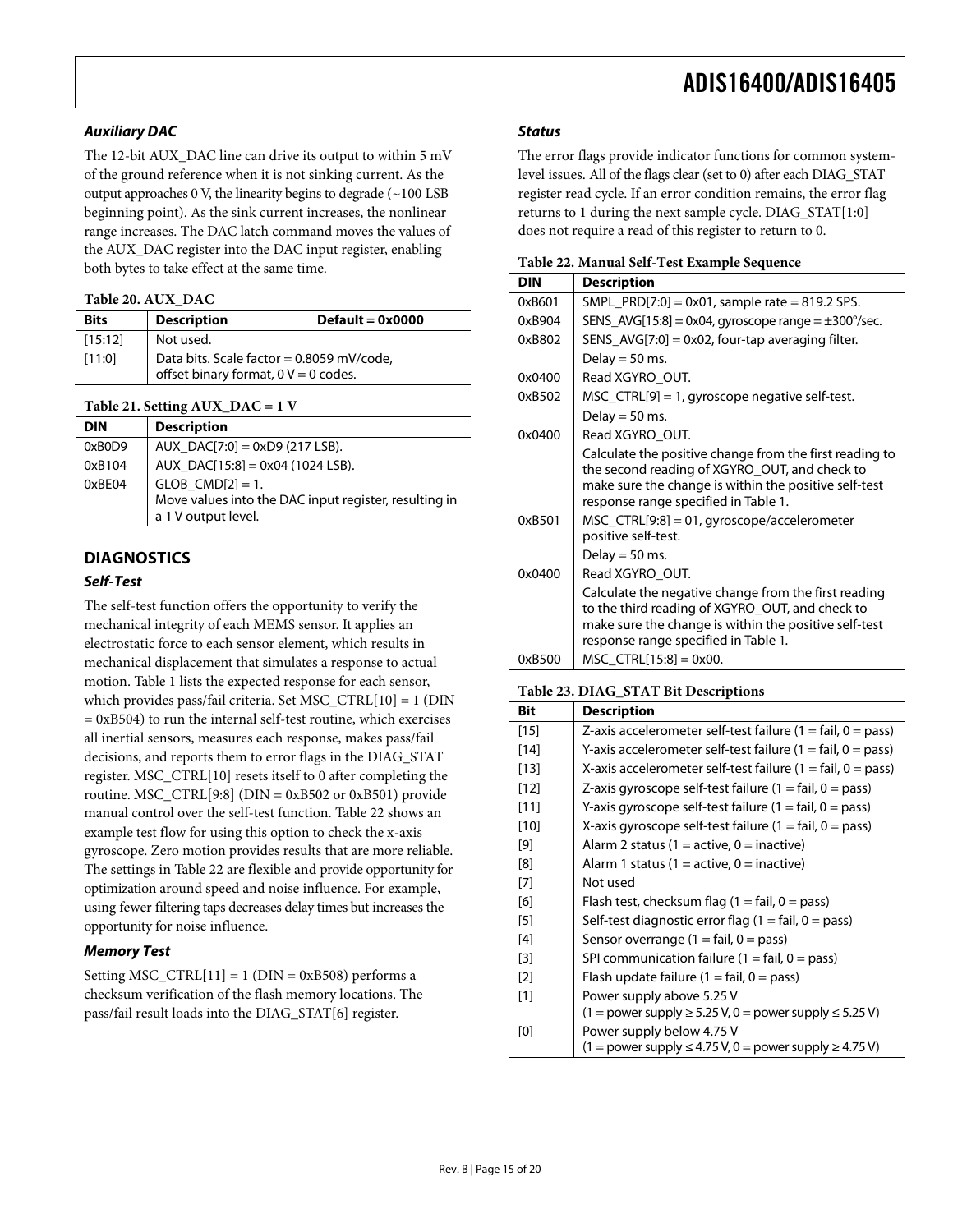### <span id="page-15-2"></span>**Alarm Registers**

The alarm function provides monitoring for two independent conditions. The ALM\_CTRL register provides control inputs for data source, data filtering (prior to comparison), static comparison, dynamic rate-of-change comparison, and output indicator configurations. The ALM\_MAGx registers establish the trigger threshold and polarity configurations.

<span id="page-15-0"></span>[Table 27](#page-15-3) gives an example of how to configure a static alarm. The ALM\_SMPLx registers provide the number of samples to use in the dynamic rate-of-change configuration. The period equals the number in the ALM\_SMPLx register multiplied by the sample period time, which is established by the SMPL\_PRD register. See [Table 28](#page-15-4) for an example of how to configure the sensor for this type of function.

#### <span id="page-15-3"></span>**Table 24. ALM\_CTRL Bit Designations**

<span id="page-15-4"></span><span id="page-15-1"></span>

| <b>Bits</b> | <b>Settings</b> | $Default = 0x0000$<br><b>Description</b>                                            |
|-------------|-----------------|-------------------------------------------------------------------------------------|
| [15:12]     |                 | Alarm 2 source selection                                                            |
|             | 0000            | <b>Disable</b>                                                                      |
|             | 0001            | Power supply output                                                                 |
|             | 0010            | X-axis gyroscope output                                                             |
|             | 0011            | Y-axis gyroscope output                                                             |
|             | 0100            | Z-axis gyroscope output                                                             |
|             | 0101            | X-axis accelerometer output                                                         |
|             | 0110            | Y-axis accelerometer output                                                         |
|             | 0111            | Z-axis accelerometer output                                                         |
|             | 1000            | X-axis magnetometer output                                                          |
|             | 1001            | Y-axis magnetometer output                                                          |
|             | 1010            | Z-axis magnetometer output                                                          |
|             | 1011            | Gyroscope temperature output                                                        |
|             | 1100            | <b>Auxiliary ADC input</b>                                                          |
| [11:8]      |                 | Alarm 1 source selection (same as Alarm 2)                                          |
| [7]         |                 | Rate-of-change (ROC) enable for Alarm 2<br>$1 =$ rate of change, $0 =$ static level |
| [6]         |                 | Rate-of-change (ROC) enable for Alarm 1<br>$1 =$ rate of change, $0 =$ static level |
| [5]         |                 | Not used                                                                            |
| [4]         |                 | Comparison data filter setting<br>$1 =$ filtered data, $0 =$ unfiltered data        |
| [3]         |                 | Not used                                                                            |
| [2]         |                 | Alarm output enable                                                                 |
|             |                 | $1 =$ enabled, $0 =$ disabled                                                       |
| $[1]$       |                 | Alarm output polarity<br>$1 =$ active high, $0 =$ active low                        |
| [0]         |                 | Alarm output line select<br>$1 = DIO2, 0 = DIO1$                                    |

#### **Table 25. ALM\_MAG1, ALM\_MAG2**

| <b>Bits</b> | <b>Description</b>                                                 | $Default = 0x0000$ |
|-------------|--------------------------------------------------------------------|--------------------|
| [15]        |                                                                    |                    |
|             | Comparison polarity<br>$1 =$ greater than, $0 =$ less than         |                    |
| $[14]$      | Not used                                                           |                    |
| [13:0]      | Data bits that match the format of the trigger<br>source selection |                    |

#### **Table 26. ALM\_SMPL1, ALM\_SMPL2**

| <b>Bits</b> | <b>Description</b>                                            | $Default = 0x0000$ |
|-------------|---------------------------------------------------------------|--------------------|
| [15:8]      | Not used                                                      |                    |
| [7:0]       | Data bits: number of samples<br>(both $0x00$ and $0x01 = 1$ ) |                    |

#### **Table 27. Alarm Configuration Example 1**

| <b>DIN</b>        | <b>Description</b>                        |
|-------------------|-------------------------------------------|
| 0xAF55,           | ALM $CTRL = 0x5517$ .                     |
| 0xAE17            | Alarm 1 input = XACCL OUT.                |
|                   | Alarm 2 input = XACCL_OUT.                |
|                   | Static level comparison, filtered data.   |
|                   | DIO2 output indicator, positive polarity. |
| 0xA783,           | ALM $MAG1 = 0x8341$ .                     |
| 0xA641            | Alarm 1 is true if XACCL OUT > $+0.5$ q.  |
| 0xA93C,<br>0xA8BF | ALM MAG2=0x3CBF.                          |
|                   | Alarm 2 is true if XACCL_OUT < $-0.5$ g.  |

#### **Table 28. Alarm Configuration Example 2**

| <b>DIN</b> | <b>Description</b>                          |  |  |
|------------|---------------------------------------------|--|--|
| 0xAF76,    | ALM $CTRL = 0x7687$ .                       |  |  |
| 0xAE87     | Alarm 1 input $=$ ZACCL OUT.                |  |  |
|            | Alarm 2 input = YACCL_OUT.                  |  |  |
|            | Rate of change comparison, unfiltered data. |  |  |
|            | DIO2 output indicator, positive polarity.   |  |  |
| 0xB601     | SMPL $PRD = 0 \times 0001$ .                |  |  |
|            | Sample rate $= 819.2$ SPS.                  |  |  |
| 0xAB08     | ALM SMPL1 = $0 \times 0008$ .               |  |  |
|            | Alarm 1 rate of change period $= 9.77$ ms.  |  |  |
| 0xAC50     | ALM SMPL2=0x0050.                           |  |  |
|            | Alarm 2 rate of change period = 97.7 ms.    |  |  |
| 0xA783,    | ALM $MAG1 = 0x8341$ .                       |  |  |
| 0xA641     | Alarm 1 is true if XACCL OUT $> +0.5$ q.    |  |  |
| 0xA93C,    | ALM MAG2=0x3CBE.                            |  |  |
| 0xA8BE     | Alarm 2 is true if XACCL_OUT $<-0.5$ q.     |  |  |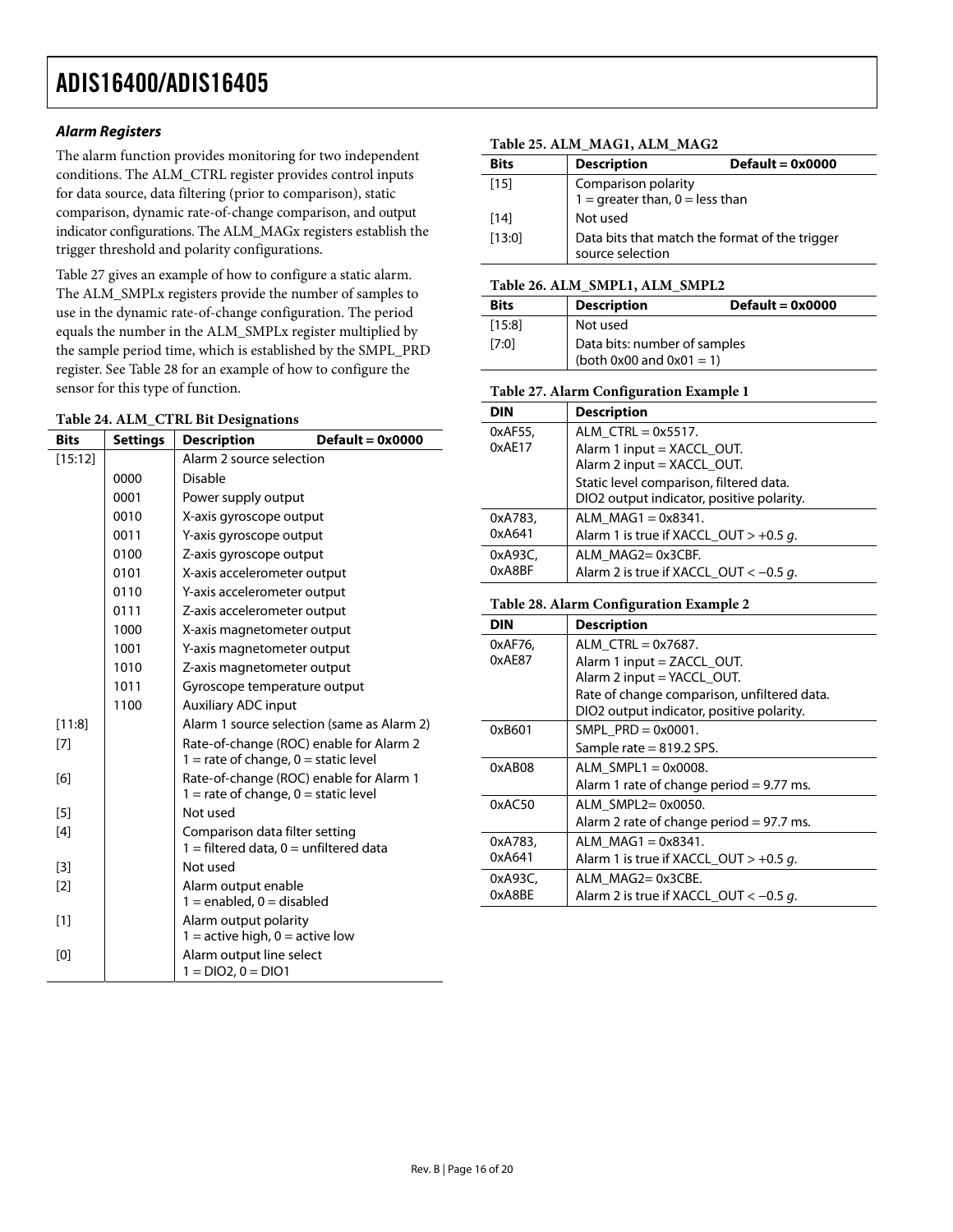**122208-C**

## <span id="page-16-1"></span><span id="page-16-0"></span>OUTLINE DIMENSIONS



#### **ORDERING GUIDE**

| <b>Model</b>                   | <b>Temperature Range</b>            | <b>Package Description</b>              | <b>Package Option</b> |
|--------------------------------|-------------------------------------|-----------------------------------------|-----------------------|
| ADIS16400BMLZ <sup>1</sup>     | $-40^{\circ}$ C to $+105^{\circ}$ C | 24-Lead Module with Connector Interface | ML-24-2               |
| ADIS16400/PCBZ <sup>1, 2</sup> |                                     | Interface Board                         |                       |
| ADIS16405BMLZ <sup>1</sup>     | $-40^{\circ}$ C to $+105^{\circ}$ C | 24-Lead Module with Connector Interface | MI-24-2               |
| ADIS16405/PCBZ <sup>1, 3</sup> |                                     | Interface Board                         |                       |

1 Z = RoHS Compliant Part.

<sup>2</sup> This includes one ADIS16400BMLZ and an interface PCB.<br><sup>3</sup> This includes one ADIS16405BMLZ and an interface PCB.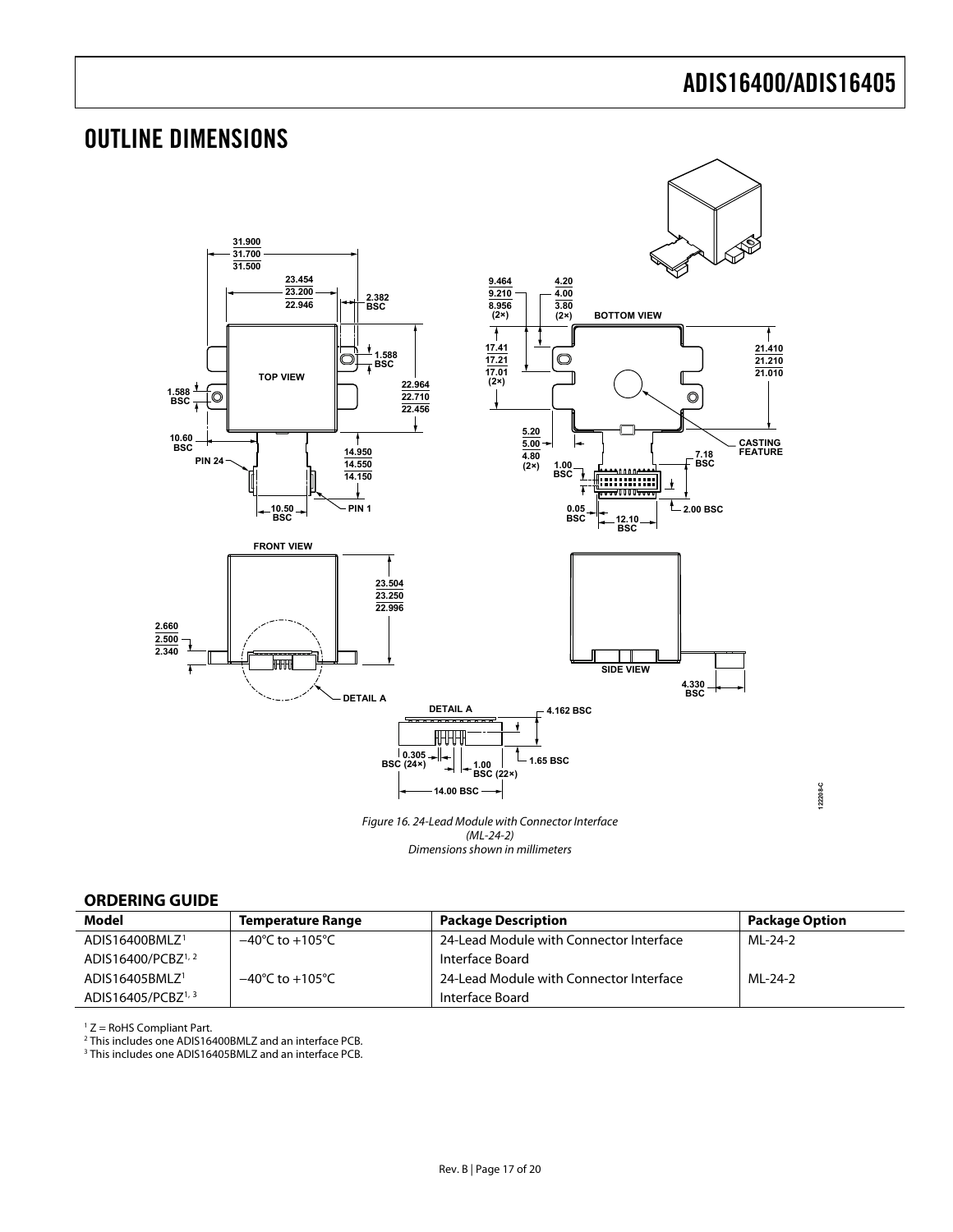## **NOTES**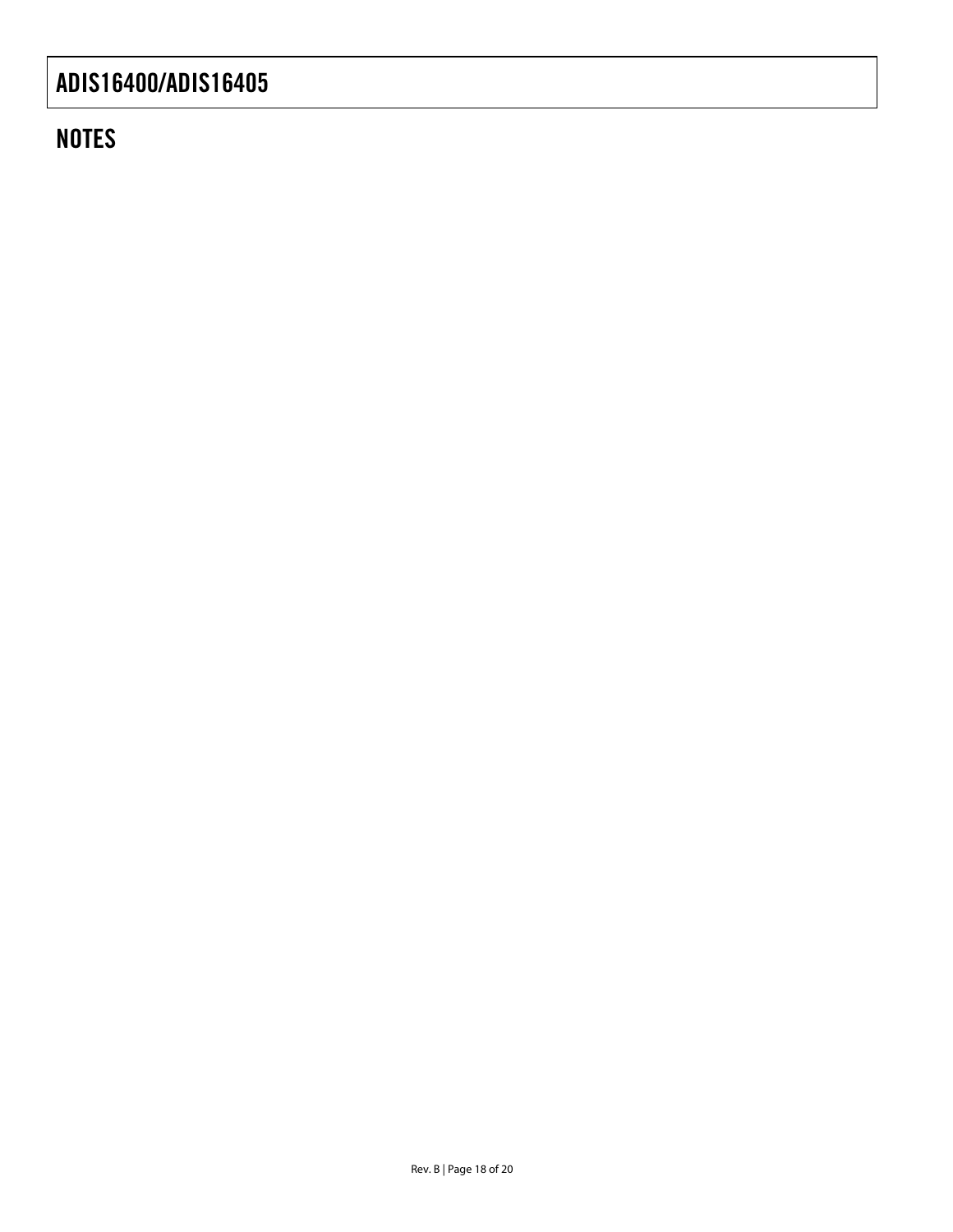## **NOTES**